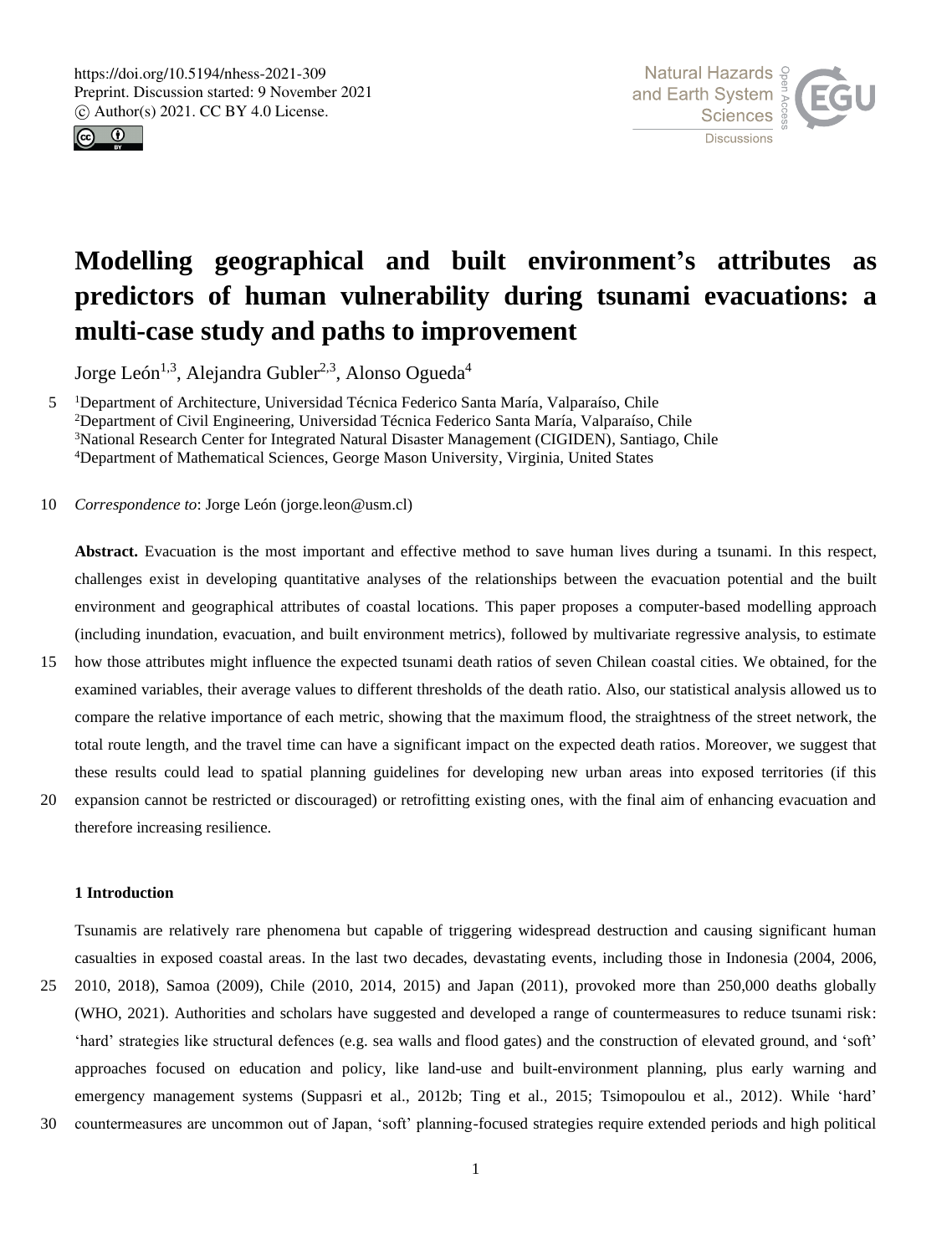



and community support to be implemented. Typically, this is hard to achieve in developing countries like Indonesia and Chile, where hence community-focused emergency management, emphasising evacuation, is the most feasible strategy to reduce the vulnerability of populations to tsunamis. Moreover, there is a growing consensus on evacuation as the most important and effective method for saving human lives during a tsunami (Shuto, 2005; Suppasri et al., 2012b), which is 35 particularly true in areas exposed to near-field events, with peak arrival times as short as 15 min.

- In the context of disaster risk reduction policies and studies, 'risk' is habitually defined as the combination of 'hazard' and 'vulnerability' factors (e.g. Eckert et al., 2012; UNISDR, 2009; Wisner et al., 2012). The former focuses on how existing social, economic, infrastructural, and environmental conditions (within a defined spatial context and timespan) can be affected by an external threat (natural or man-made). The latter refers to that context's pre-event characteristics that create
- 40 the potential for harm, including exposure, susceptibility, and coping aspects (Birkmann et al., 2010; Cutter et al., 2008; Turner et al., 2003). Authors like Birkmann (2006) and Frazier et al. (2014) stress the need for strengthening and focus risk mitigation and adaptation plans through the spatial assessment of hazard and vulnerability factors. In line with this, based on thorough analyses of previous tsunamis disasters' outcomes (including the 2011 Great Tohoku tsunami, the 2010 Chilean tsunami, the 2009 Samoan tsunami, and the 2004 Indian Ocean tsunami) or pre-disaster modelling, scholars like Anwar et al.
- 45 (2011), Birkmann et al. (2010), Eckert et al. (2012), González-Riancho et al. (2015), Suppasri et al. (2016), and Zamora et al. (2021) have underlined a range of characteristics leading to tsunami risk (with a focus on either the population or the built environment). These aspects comprise indicators of hazard (e.g. tsunami height, flow depth and arrival time), exposure (e.g. elevation, shoreline distance, number of people exposed, population density, housing density, infrastructures, land use) and vulnerability (e.g. warning systems, governance and institutional arrangements, evacuation potential, economic resources, 50 education, personal awareness/knowledge/decision-making capacity).
- Several studies aim at quantitatively examining tsunami vulnerability and its correlation with geographical, built environment and socio-psychological features, within a spatially specific area or domain of study, from neighbourhoods to whole regions, including blocks, districts, cities, and metropolitan areas. For instance, as shown by Tarbotton et al. (2015), most researchers use post-tsunami destruction data to focus on built structures and develop statistically-based empirical
- 55 vulnerability functions that model the damage response to tsunamis. A common type of function is the fragility curve, which combines the probability of damage (Y-axis) with hydrodynamic characteristics such as flood depth, flow velocity and force (X-axis). Typically, researchers develop these curves by integrating satellite remote sensing, numerical modelling of tsunami inundation, and post-tsunami survey data (examined in GIS systems) (Koshimura et al., 2009). In line with this, Suppasri et
- al. (2012a) (using data from the 2011 Great East Japan Earthquake and Tsunami) apply least squares regression to 60 demonstrate how building characteristics like the structural material, number of stories and coastal topography can influence their damage levels. Other tsunami disasters examined through this approach include the 2010 Chilean Tsunami in Dichato (Mas et al., 2012) and the 2018 Sulawesi tsunami at Palu Bay in Indonesia (Mas et al., 2020). In the former, the researchers estimated the affected houses' structural fragility through a post-tsunami survey. They combined this with an interpolated inundation depth (developed in geographic information systems from measures taken in the field) to deliver a tsunami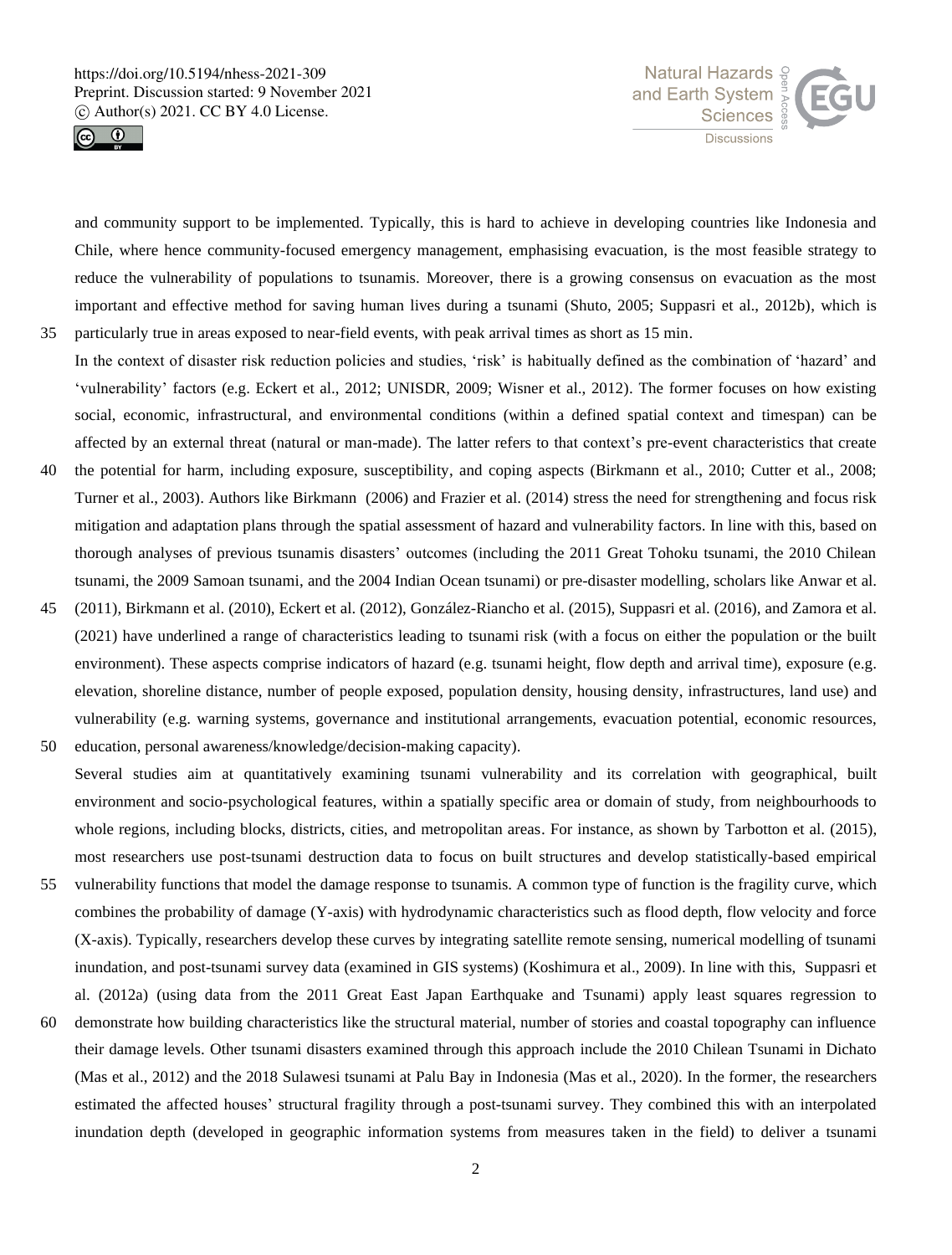



- 65 fragility curve. In the case of the Sulawesi tsunami, the authors created the fragility functions by integrating field survey data, visual interpretation of satellite images, and machine learning for multi-sensor and multitemporal satellite images. Other studies focus on quantitatively assessing human vulnerability to tsunamis and its possible explanatory factors. For instance, Goto and Nakasu (2018) use data from the 2011 Great East Japan Earthquake and Tsunami to propose a Human Vulnerability Index (HVI) that combines each location's fatality rate and the rate of incidence of washed-out buildings.
- 70 Moreover, they apply multivariate regressive analysis to identify four explanatory variables for this index: (1) Allowance period (the tsunami arrival time divided by the distance to a safe place; (2) Preparedness (the rate of affected evacuees for analysis who had prepared emergency carry-out bags beforehand); (3) Road serviceability (the rate of car-using evacuees  $\times$ car speed); and (4) Warning effect (multiplication of announced tsunami height and cognition rate of warning). Yavuz et al. (2020) use probabilistic tsunami modelling (developed from earthquake databases from 1900–2013) to evaluate social,
- 75 economic and environmental risks on the Eastern Mediterranean coast. Specifically, they define social risk as to the number of people in areas where inundation depth reaches 0.5 m or higher. In turn, working with the case of the 2004 tsunami disaster in Banda Aceh, Indonesia, Koshimura et al. (2009) used regressive analysis to develop a fragility function for human death ratio through the combination of tsunami modelling and post-tsunami data. This function used the number of dead, missing, and saved residents in 88 examined villages, plus the modelled inundation depth. Nateghi et al. (2016) analysed
- 80 municipality-level and sub-municipality-level data from the 1896, 1933, 1960, and 2011 tsunamis that affected the Tohoku area in Japan. With this information, they worked out a model based on statistical learning methods that allowed them to appraise the effectiveness of seawalls and coastal forests in mitigating destruction and death rates provoked by tsunamis. In cases where tsunamis have not occurred recently or their data is not available, researchers typically use computer-based

models to estimate human vulnerability according to simulated scenarios. For instance, Sugimoto et al. (2003) developed a

- 85 tsunami human damage prediction method for Usa town, Tosa City, Shikoku Island, Japan, in the context of a possible Nankai earthquake to occur during the first half of the 21<sup>st</sup> century. Their method comprised a GIS-based spatial model integrating tsunami numerical modelling, exposed populations, and expected evacuation behaviours (e.g. departure times) obtained from questionnaire surveys. This model delivered the predicted loss of human lives in 3 different scenarios, depending on the tsunami hazard factors (over 0.5 m inundation depth or more than 2.0 m/s flow velocity) and evacuation
- 90 behaviour (with or without evacuation activities). In line with this, evacuation modelling has been extensively used in recent years to estimate human casualties during tsunami scenarios, using both 'dynamic' and 'static' approaches (Imamura et al., 2012). Models couple expected evacuation performances with discrete or probabilistic tsunami floods to estimate mortality rates across evacuees. Examples of 'dynamic' evacuation models include, for instance, agent-based (León et al., 2019a; Makinoshima et al., 2016; Mostafizi et al., 2017; Taubenböck et al., 2009; Wang et al., 2016; Wang and Jia, 2020) and
- 95 cellular automata (e.g. Kitamura et al., 2020). In turn, GIS-based, least-cost-distance (Wood et al., 2018, 2020) and network approaches (Dewi, 2012; González-Riancho Calzada et al., 2013) are examples of 'static' evacuation models, which allow the identification of 'evacuation landscapes' (Wood et al., 2014).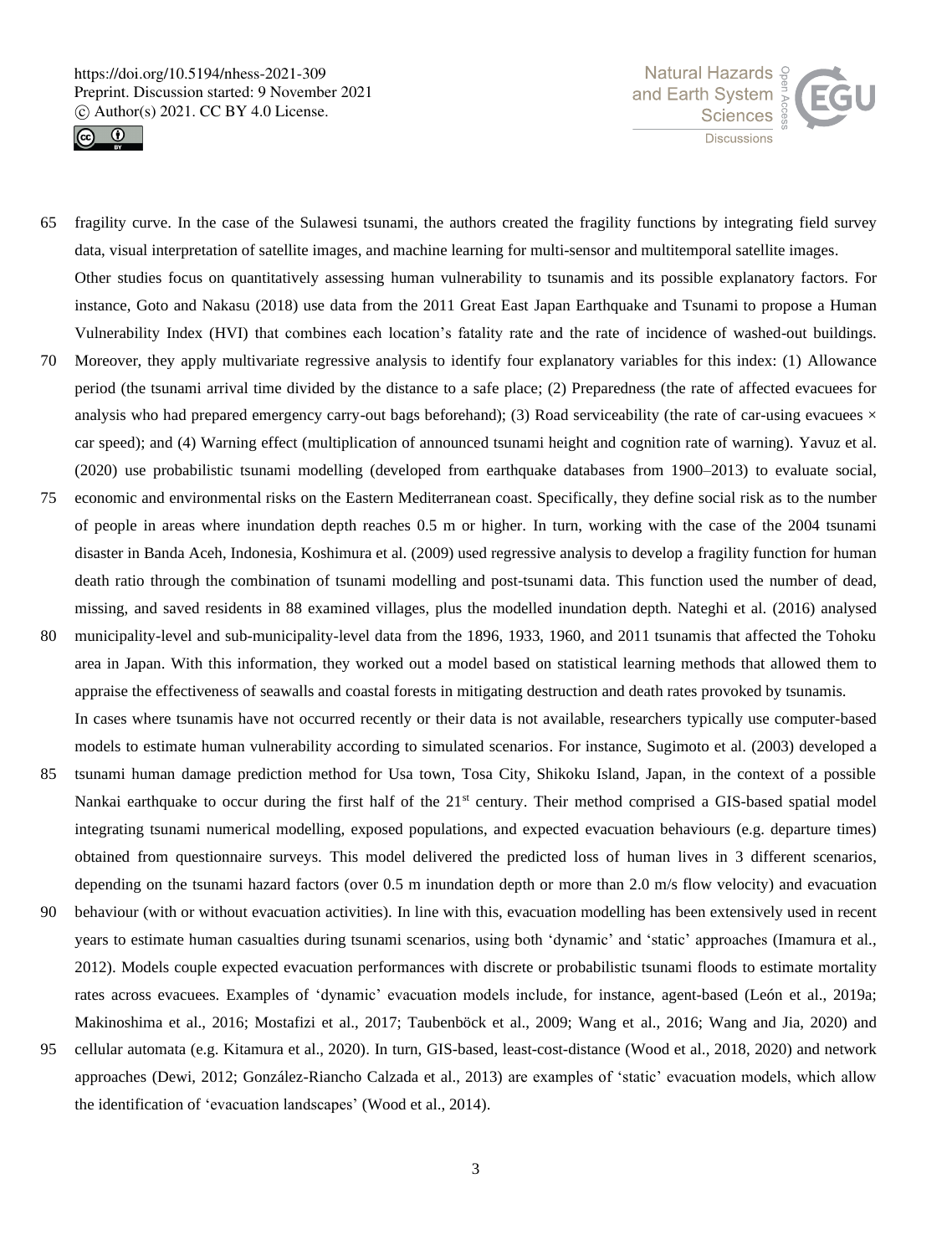



As Goto and Nakasu (2018) point out, a quantitative analysis of the relationships between fatalities rates and geographical, built environment, and socio-psychological features can support the development of effective measures to reduce the loss of 100 human lives. Moreover, if place-based models' findings can be generalised, this "will produce a tool for measuring areal vulnerability to future tsunamis and enable municipalities to prioritise the order of their countermeasures" (Goto and Nakasu, 2018, p.2). In the case of evacuation as a method for reducing tsunami vulnerability, Mohareb (2011) points out that three main factors determine the evacuees' behaviour, which in turn relate to a broad number of geographical and sociopsychological aspects: (1) social behaviour (i.e. how the evacuees will psychologically react in a crowd during an 105 emergency); (2) spatial behaviour (i.e. the selection of the escape routes and the required time for evacuation); and (3) the characteristics of the evacuation phase (i.e. human response time, travel time, and waiting time). While socio-psychological aspects can be critical determinants of evacuation (see, for instance, Perry et al. (1981) and Murray-Tuite and Wolshon (2013)), we will focus our research on some of the most relevant attributes of the geographical and built environments (capable of being quantitatively assessed through computer-based modelling) that could contribute to the success (or failure)

- 110 of evacuation in the case of a tsunami. These characteristics include those related to the tsunami (flood depth), context (elevation, distance to the shoreline), the evacuation process (travel time, distance to the shelter, route length, pedestrian directness ratio), and the street network configuration (betweenness, closeness, straightness). In this respect, authors like Allan et al. (2013), Kubisch et al. (2020), Tumini et al. (2017), Villagra et al. (2014), and Villagra and Quintana (2017) underline the links between urban morphology/geospatial characteristics and evacuation. They point out how the former
- 115 physically affects the latter and examine how behavioural aspects (e.g. the decision of evacuation, route selection or evacuation mode) relate to the environmental factors. In line with this, following Goto and Nakasu (2018), we aim at quantitatively assessing the relationship between geographical and built environments' attributes and tsunami vulnerability (represented by the expected death ratio) as a first step towards the proposal of evidence-based countermeasures for risk reduction. For instance, as most evacuations take place in cities, planners and decision-makers could apply our
- 120 recommendations for built environment changes and standards (aimed at increasing the number of evacuees that can reach safe areas) to guide the physical development retrofitting of tsunami-prone coastal communities around the world. This, with the final aim of enhancing pedestrian evacuation, saving lives, and therefore increasing resilience. León et al. (2021) deliver a modelling framework (including flood and agent-based evacuation) to examine the relationship

between the evacuation potential and urban form characteristics of 67 urban samples from 12 case studies in Chile. In turn,

- 125 they use the model's outcomes to develop a multivariate regressive analysis, which allows them to 'weight' the relative importance of each of the independent variables (i.e. the urban form characteristics) on the evacuation times. In this paper, we propose to enhance their approach with a greater emphasis on the description of real-world geographical and built environment conditions that might influence tsunami evacuation. Therefore, while León et al. (2021) set up a generic tsunami scenario where they test selected urban samples for flood and evacuation, we aim at developing a multi-case study
- 130 approach that encompasses real-world-based large flood and evacuation models for seven coastal cities in Chile: Arica, Iquique, Coquimbo, La Serena, Viña del Mar, Valparaíso, and Talcahuano (see Fig. 1). Moreover, we focus our descriptive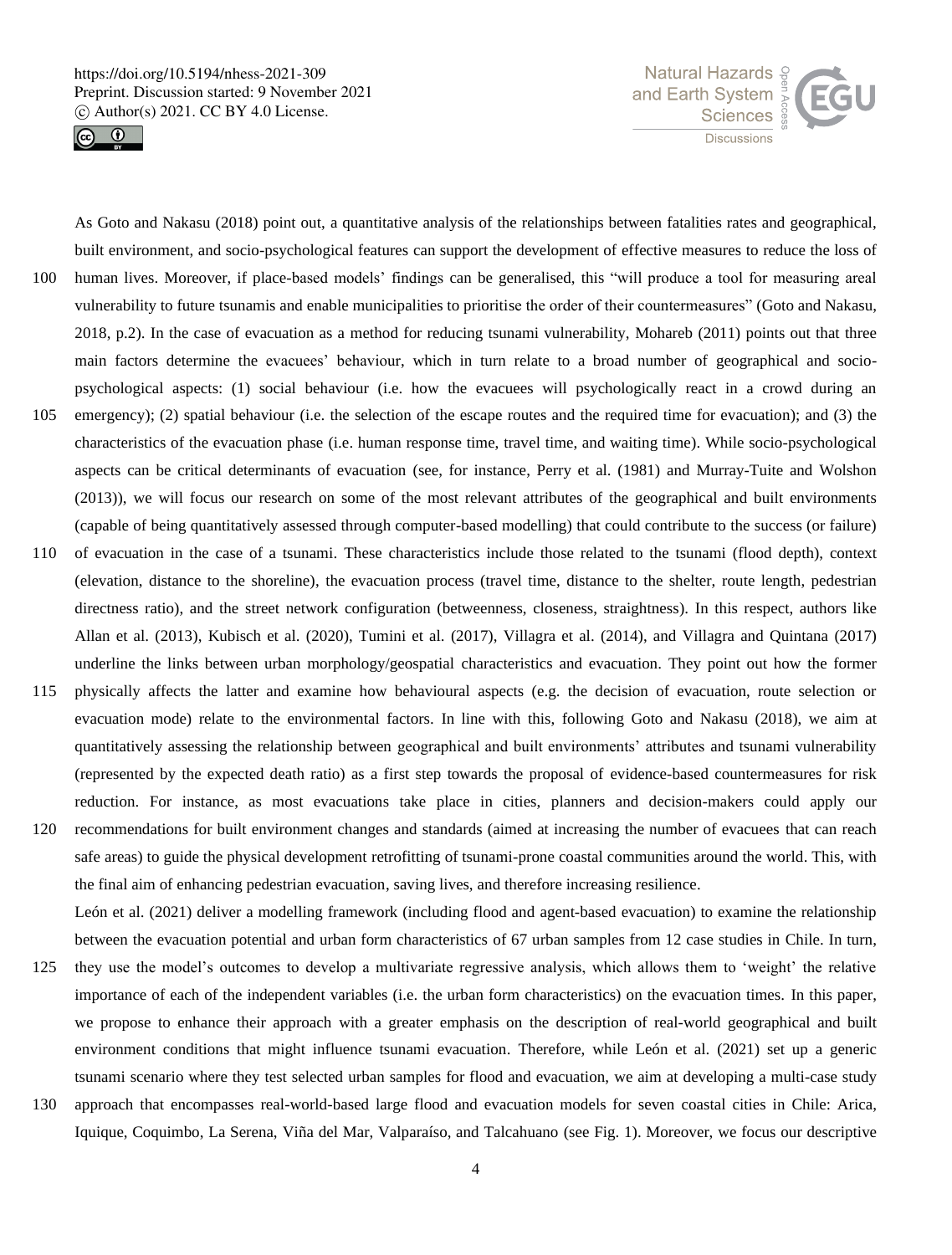



and multivariate regressive analyses on the expected death ratios of these cities' exposed areas (as an indicator of human vulnerability to tsunamis) and how they can be affected by the geographical and built environment characteristics.

The rest of this paper is as follows. Section 2 describes the methodology, which comprises the selection of the seven 135 examined Chilean cities and a description of two scaffolding cross-case research phases: a descriptive statistical analysis and a multivariate regressive analysis. Section 3 presents the results of our research, which we discuss in section 4. Lastly, section 5 delivers the study's main findings and proposes paths for future investigation.



**Fig. 1: Location and evacuation-related features of the examined case studies in Chile.**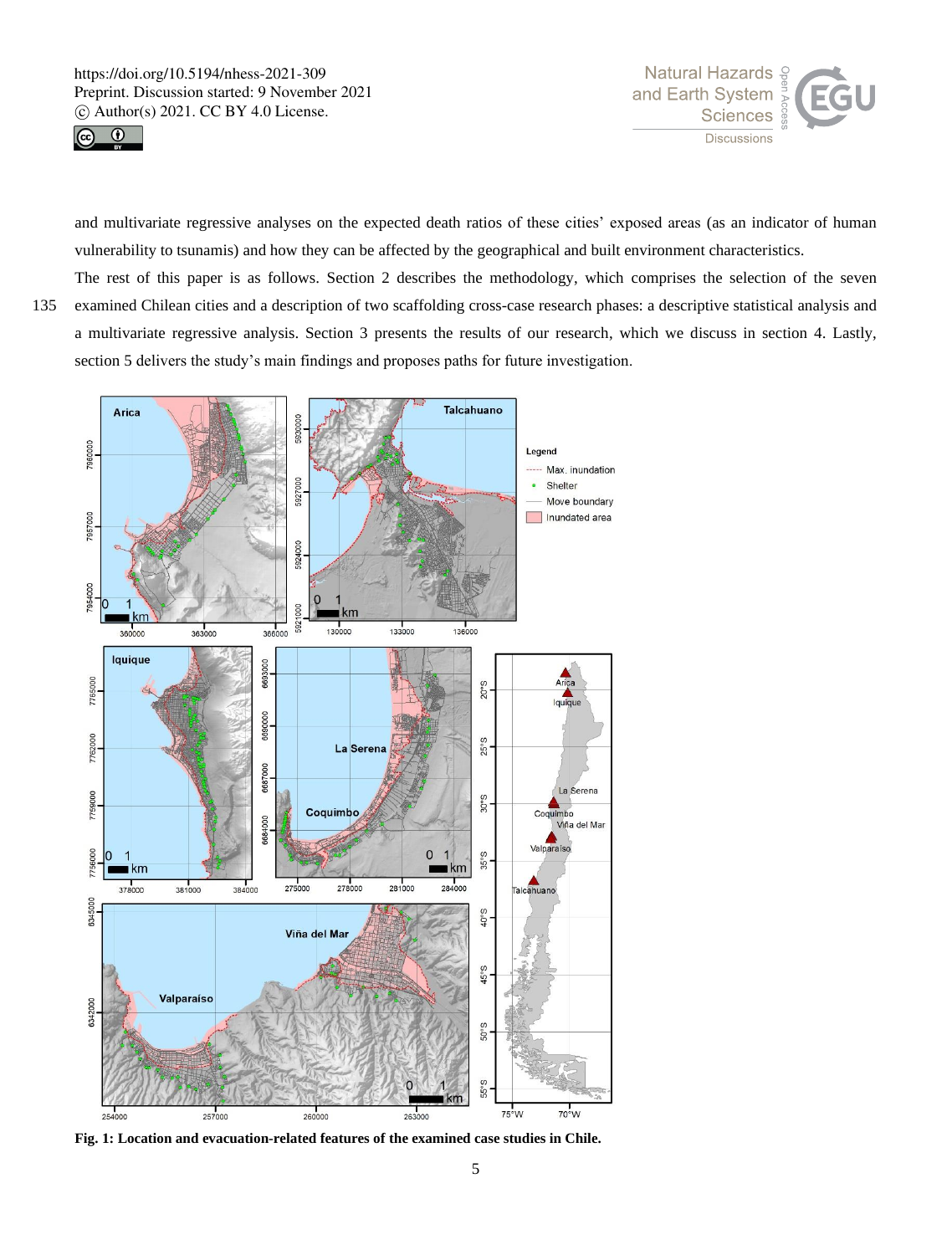



#### 140 **2 Methodology**

#### **2.1 Case studies**

Chile is one of the most tsunami-prone countries globally, with more than 100 tsunamis recorded since the  $16<sup>th</sup>$  century, including 35 destructive events (Lagos and Gutiérrez, 2005) and recent disasters in 2010, 2014 and 2015. Moreover, researchers including Drápela et al. (2021), Klein et al. (2017), and Medina et al. (2021) have underlined the existence of 145 extensive submarine areas in seismic locking along the central and northern coasts of Chile, capable of triggering large destructive tsunamis if major rupture earthquakes occur. Among the Chilean coastal cities, we selected seven case studies, distributed from north to south: Arica, Iquique, Coquimbo, La Serena, Viña del Mar, Valparaíso, and Talcahuano (see Fig. 1). According to the Chilean Bureau of Statistics (INE), these cities are among the top-20 in Chile with the most significant ratios of exposed populations to tsunamis (INE, 2021). This information is based on census data and the official tsunami

- 150 flood charts by SHOA (the Chilean Navy's agency aimed to provide technical elements, information and technical assistance to offer navigational safety in Chilean waters) (SHOA, 2012). Talcahuano, Iquique, and Arica occupy the first three places in the list, with 43.01%, 29.77%, and 23.44% of their populations living in floodable areas, respectively. In each of these cities we focused our analysis only on inhabited areas. Overall, the seven case studies gather roughly 240,000 exposed residents. As seen in Table 1, historical records (since the  $16<sup>th</sup>$  century) show that destructive tsunamis have systematically affected
- 155 these cities.

| <b>Case study</b> | Location | <b>Total</b> | <b>Exposed</b> | Ratio of   | <b>Years of</b> | <b>Modelled</b>   | Source of   | <b>Total</b> | <b>Number</b> |
|-------------------|----------|--------------|----------------|------------|-----------------|-------------------|-------------|--------------|---------------|
|                   |          | population   | resident       | exposed    | recorded        | population for    | daytime     | number       | of 'lethal'   |
|                   |          | (census      | population     | resident   | destructive     | evacuation        | population  | of 4x4 m.    | 4x4 m.        |
|                   |          | 2017)        | (CITSU)        | population | tsunamis        | (daytime          |             | cells        | cells         |
|                   |          |              |                | (%)        |                 | scenario,         |             |              |               |
|                   |          |              |                |            |                 | departure time =  |             |              |               |
|                   |          |              |                |            |                 | $8 \text{ min}$ ) |             |              |               |
| Arica             | Northern | 221,364      | 51,888         | 23.44      | 1604, 1868,     | 81,420            | Call Detail | 52,358       | 11,159        |
|                   | Chile    |              |                |            | 1877            |                   | Records     |              |               |
|                   |          |              |                |            |                 |                   | (CDR)       |              |               |
|                   |          |              |                |            |                 |                   | provided by |              |               |
|                   |          |              |                |            |                 |                   | Movistar    |              |               |
|                   |          |              |                |            |                 |                   | (May 8,     |              |               |
|                   |          |              |                |            |                 |                   | 2019,       |              |               |
|                   |          |              |                |            |                 |                   | between     |              |               |
|                   |          |              |                |            |                 |                   | 10:00 and   |              |               |
|                   |          |              |                |            |                 |                   | 11:00       |              |               |
| Iquique           | Northern | 191,468      | 57,000         | 29.77      | 1604, 1868,     | 109,891           | Origin-     | 108,689      | 32,296        |
|                   | Chile    |              |                |            | 1877, 2014      |                   | destination |              |               |
|                   |          |              |                |            |                 |                   | study by    |              |               |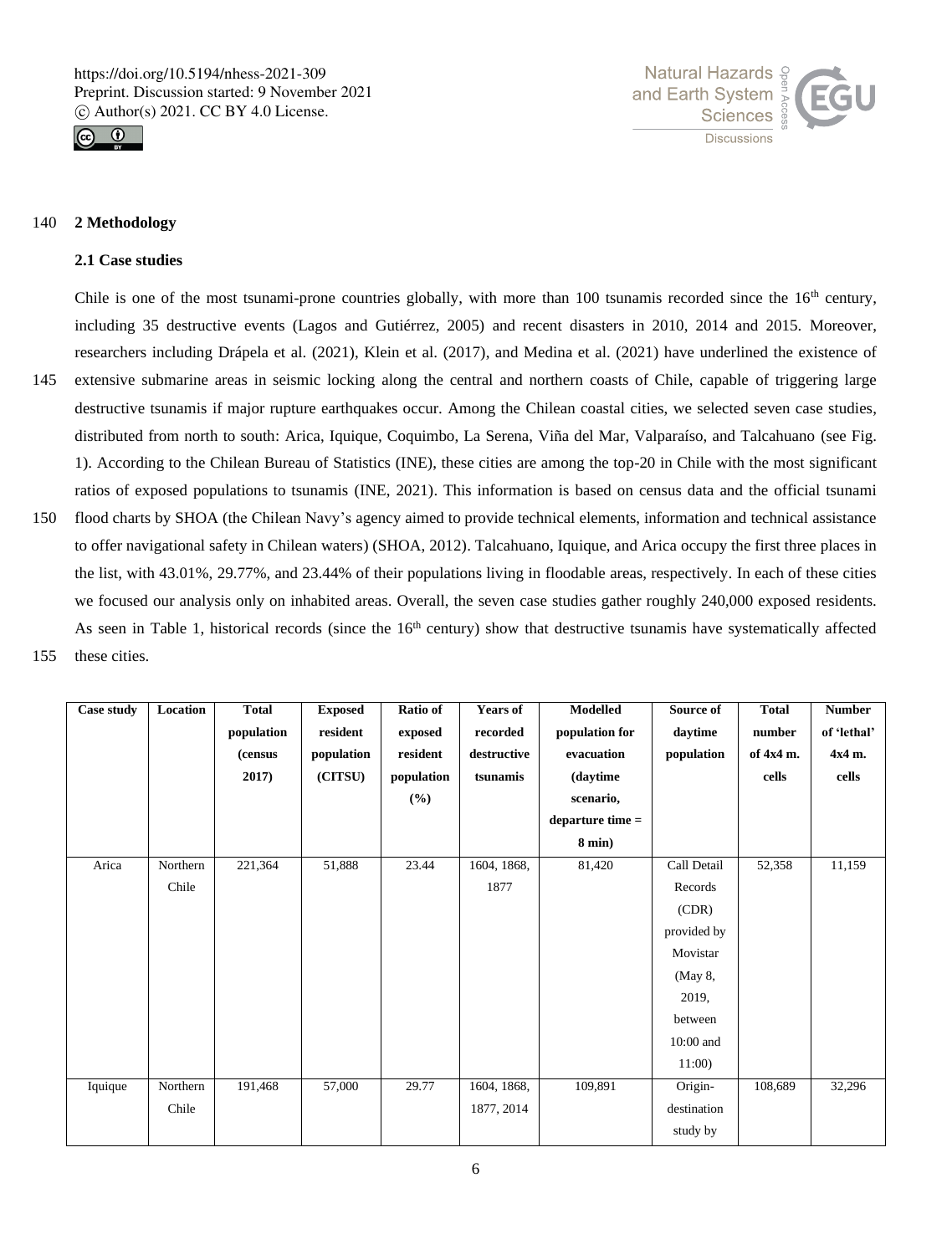



|            |          |         |        |       |             |         | <b>SECTRA</b> |         |        |
|------------|----------|---------|--------|-------|-------------|---------|---------------|---------|--------|
|            |          |         |        |       |             |         | (2014)        |         |        |
| La Serena  | Northern | 221,054 | 19,939 | 9.02  | 1849, 1922, | 172,631 | Call Detail   | 211,451 | 20,844 |
|            | Chile    |         |        |       | 2015        |         | Records       |         |        |
| Coquimbo   | Northern | 227,730 | 6,240  | 2.74  |             |         | (CDR)         |         |        |
|            | Chile    |         |        |       |             |         | provided by   |         |        |
|            |          |         |        |       |             |         | Movistar      |         |        |
|            |          |         |        |       |             |         | (January 19,  |         |        |
|            |          |         |        |       |             |         | 2019,         |         |        |
|            |          |         |        |       |             |         | between       |         |        |
|            |          |         |        |       |             |         | 22:00 and     |         |        |
|            |          |         |        |       |             |         | 24:00)        |         |        |
| Viña del   | Central  | 334,248 | 35,096 | 10.5  | 1730, 1822  | 62,519  | Origin-       | 37,859  | 20,592 |
| Mar        | Chile    |         |        |       |             |         | destination   |         |        |
|            |          |         |        |       |             |         | study by      |         |        |
|            |          |         |        |       |             |         | <b>SECTRA</b> |         |        |
|            |          |         |        |       |             |         | (2016)        |         |        |
| Valparaíso | Central  | 296,655 | 4,450  | 1.5   | 1730, 1822  | 32,492  | Origin-       | 16,063  | 7,038  |
|            | Chile    |         |        |       |             |         | destination   |         |        |
|            |          |         |        |       |             |         | study by      |         |        |
|            |          |         |        |       |             |         | <b>SECTRA</b> |         |        |
|            |          |         |        |       |             |         | (2016)        |         |        |
| Talcahuano | Southern | 151,749 | 65,267 | 43.01 | 1570, 1657, | 34,996  | Call Detail   | 103,671 | 774    |
|            | Chile    |         |        |       | 1751, 1835, |         | Records       |         |        |
|            |          |         |        |       | 1868, 2010  |         | (CDR)         |         |        |
|            |          |         |        |       |             |         | provided by   |         |        |
|            |          |         |        |       |             |         | Movistar      |         |        |
|            |          |         |        |       |             |         | (May 8,       |         |        |
|            |          |         |        |       |             |         | 2019,         |         |        |
|            |          |         |        |       |             |         | between       |         |        |
|            |          |         |        |       |             |         | $10:00$ and   |         |        |
|            |          |         |        |       |             |         | 11:00)        |         |        |

**Table 1: Attributes of the examined case studies in Chile.**

# **2.2 Descriptive analysis**

This phase aimed to develop a thorough description of the current geographical and built environment conditions that might 160 influence the outcome of tsunami evacuations in each of the case studies and, second, to integrate those results through GIS

spatial post-processing based on 4x4m. cells as the basic units of study.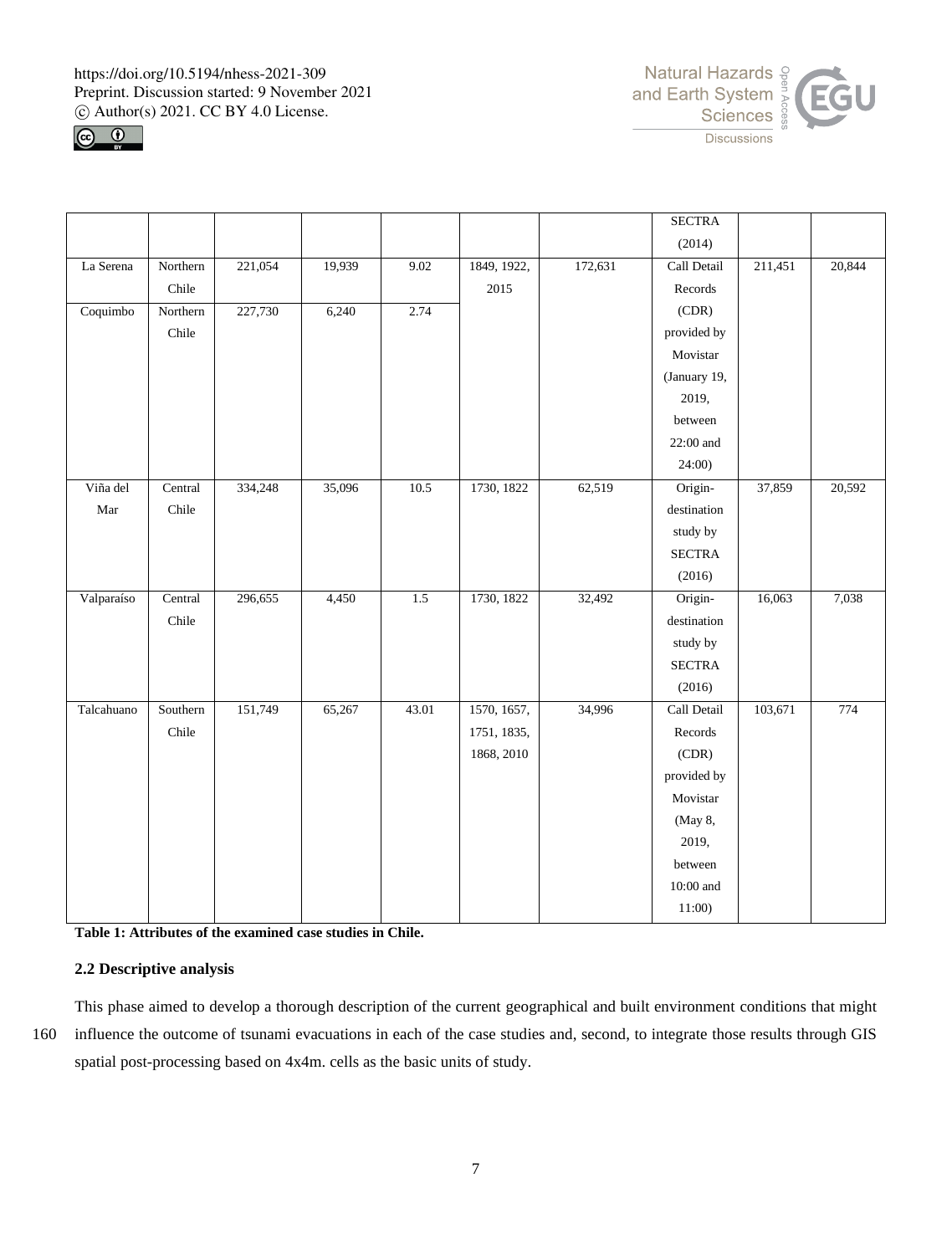



## **2.2.1 Tsunami inundation and evacuation models**

We developed coupled tsunami inundation and evacuation models for each case study, using the methodologies extensively described in León et al. (2019b) and León et al. (2020). First, we worked out flood simulations according to the worst-case 165 feasible seismic scenario (i.e. a high consequence event of a relatively small likelihood (Løvholt et al., 2014)) for each city. To do this, we used the Storm Surge and Tsunami Simulator in Oceans and Coastal Areas (STOC), specifically the Multilayered Static Dynamics Model (STOC-ML) (Tomita et al., 2006). We used seismic models by Carvajal et al. (2017) and Fujii and Satake (2012), and for the Iquique scenario we calculated the seismic parameters, including length, width, and slip, according to the scaling law by Papazachos et al. (2004) (see Table 2). The input data for the simulations included 170 bathymetry, coastline, topography, and elevation data, compiled from various sources including SHOA, local governments and GEBCO (www.gebco.net). Each case study's simulation used five nested grids for numerical analysis, with spatial resolutions of 1,536, 256, 32, 8 and 4 m, respectively. Tsunamis were simulated for 45 minutes (comprising its development from the occurrence of the earthquake to the maximum inland penetration, i.e. the inundation line or run-up). The model used a time step of 0.1 s, also recording time series, the inundation depth (every 10 min), and the maximum inundation

175 depth.

| Case study        | Mw          | <b>Total</b><br>length                                                                          | <b>Total</b><br>width | Slip[m]           | <b>Source</b>   | <b>Description</b>        |  |  |  |
|-------------------|-------------|-------------------------------------------------------------------------------------------------|-----------------------|-------------------|-----------------|---------------------------|--|--|--|
|                   |             | [km]                                                                                            | [km]                  |                   |                 |                           |  |  |  |
| Arica             | 9.0         | 600                                                                                             | 150                   | slip<br>Uniform   | Own             | Large earthquake and      |  |  |  |
|                   |             |                                                                                                 |                       | $17.0$ [m]        |                 | tsunami                   |  |  |  |
| Iquique           | $8.5 - 8.7$ | 500                                                                                             | 160                   | slip<br>Variable  | Matías Carvajal | a result of the<br>As     |  |  |  |
|                   |             |                                                                                                 |                       | with peak of 10.0 |                 | accumulated slip since    |  |  |  |
|                   |             |                                                                                                 |                       | [m]               |                 | 1877                      |  |  |  |
| Coquimbo,<br>La   | $9.1 - 9.3$ | 600                                                                                             | 180                   | slip<br>Variable  | Carvajal et al. | 1730<br>The<br>Valparaíso |  |  |  |
| Serena,           |             |                                                                                                 |                       | with peak of 19.7 | (2017)          | Earthquake                |  |  |  |
| Valparaíso<br>and |             |                                                                                                 |                       | $\lceil m \rceil$ |                 |                           |  |  |  |
| Viña del Mar      |             |                                                                                                 |                       |                   |                 |                           |  |  |  |
| Talcahuano        | 8.8         | See the Fujii and Satake (2012) model for the Maule 2010 earthquake, developed from tsunami and |                       |                   |                 |                           |  |  |  |
|                   |             | coastal geodetic data                                                                           |                       |                   |                 |                           |  |  |  |

**Table 2: Seismic parameters of the examined case studies.**

We also developed agent-based evacuation simulations for each case study, using an enhanced version of the PARI-AGENT model (Arikawa, 2015). Agent-based models are bottom-up computer simulations where individual disaggregated elements 180 (the agents, which in our model correspond to evacuees) are modelled as autonomous decision-making entities that follow simple rules, which are iteratively performed within a set time threshold, usually including stochastic features. The agents' interactions (also with their environment) lead to emergent phenomena, which is helpful for the examination of complex,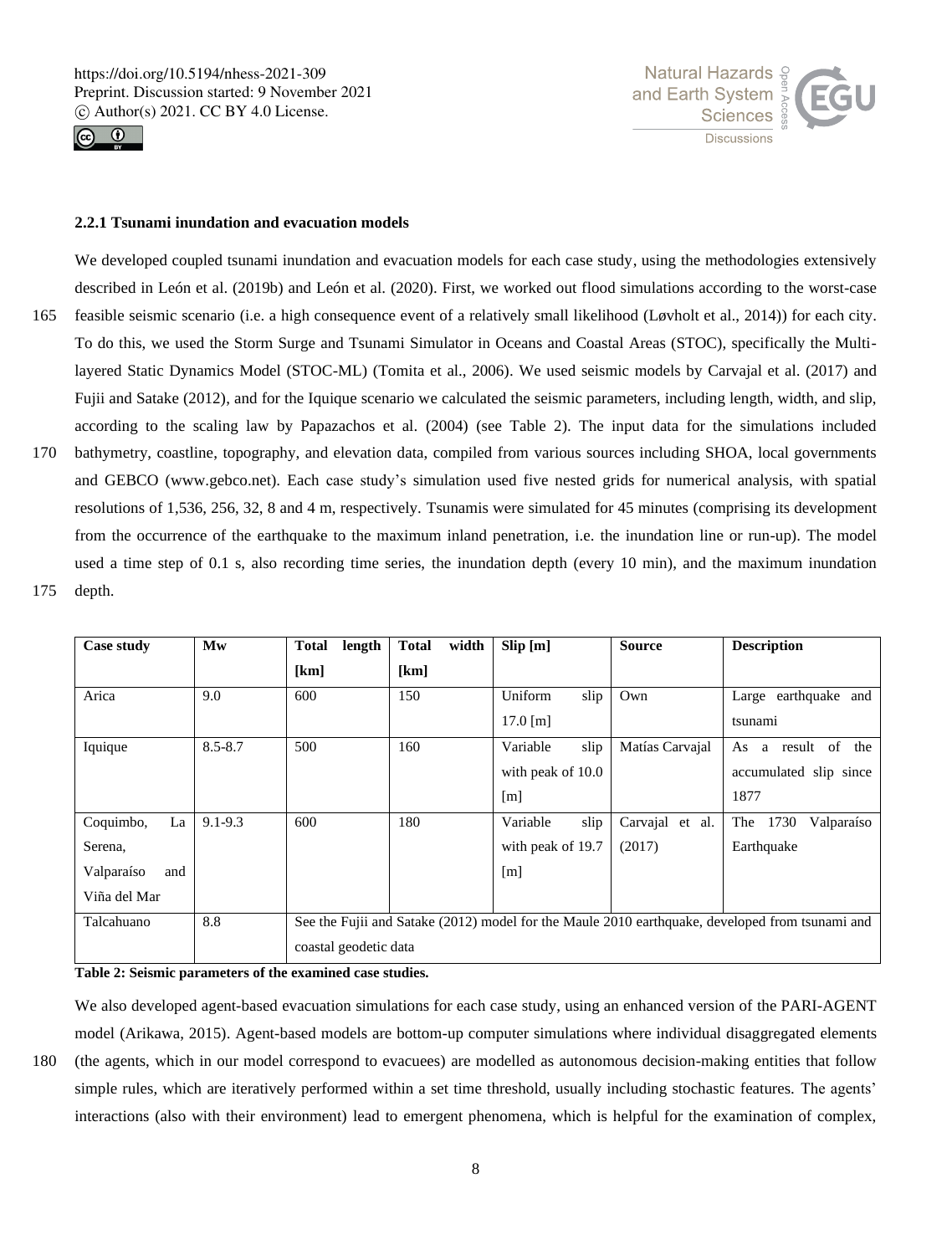



real-life events like mass evacuation (Mas et al., 2015; Mostafizi et al., 2017). To develop the agent-based models for each case study, we had to follow these steps.

185 First, we included the inundation parameters obtained from the STOC-ML analyses. Second, we determined the evacuation territories of each case study (henceforth denominated 'move boundary', see Fig. 1), comprising the streets and open spaces connecting the coastline with the safe assembly areas (shelters) as defined by the evacuation plans from ONEMI, the Chilean Emergency **Management** Agency (available at at

https://geoportalonemi.maps.arcgis.com/apps/webappviewer/index.html?id=5062b40cc3e347c8b11fd8b20a639a88). For

- 190 their spatial definition, these move boundaries used the smallest nested grid from the inundation model (with 4x4m. cells). We obtained their specific configuration through its intersection with the street network obtained from OpenStreetMap (https://www.openstreetmap.org/) and post-processed in ArcMap 10.4.1 (see Fig. 1). Third, we had to establish worst-case daytime population distributions (different from census data), reflecting that most of the examined zones comprise downtown, CBD, or touristic areas that significantly increase their populations during daytime due to commuting and
- 195 visiting (see Table 1). In the case of Iquique, Viña del Mar, and Valparaíso, we obtained daytime populations from previous origin-destination studies conducted by the Chilean Ministry of Transportation (SECTRA, 2014, 2016). For Arica, Coquimbo, La Serena, and Talcahuano, in turn, we used extrapolations of mobile CDR (call detail records) databases provided by one of the largest telecom companies in Chile (with a market share of roughly 28%). In the case of Arica and Talcahuano, we used the morning peak time (10:00 to 11:00) of a random weekday (May 8, 2019) as the worst-case daytime
- 200 scenario. For Coquimbo and La Serena, popular summer touristic destinations with vibrant nightlife along their coastlines, we used Saturday, January 19, 2019, between 22:00 and 24:00. The PARI-AGENT code randomly distributed these populations across the move boundaries within each case study (locating one or more agents on each 4x4 m. cell). Fourth, we established the agents' performance parameters, including: (1) the impact of the slope on the evacuees' speed, according to Tobler's exponential hiking function (Tobler, 1993); (2) a Rayleigh probabilistic distribution of departure times for
- 205 evacuees (with a mean time = 8 min, which corresponds to the average time that ONEMI takes to release an evacuation warning); (3) an evacuation speed for each agent, according to its age (Buchmueller and Weidmann, 2006), probabilistically defined based the case studies' population pyramids from the 2017 Census (INE, 2018); (4) a random-walk parameter that introduces an aleatory fluctuation up to  $10^{\circ}$  on the evacuation direction; and (5) a crowd potential parameter that makes the agent tend to follow the direction in which other evacuees are moving, stochastically assigned (with a probability of 0.5).
- 210 Fifth, we executed the simulation, in which the code initially computes the optimal route for each agent, according to its initial position and closest shelter, using the A\* algorithm (Yao et al., 2010). Then, it calculates every agent's position at each time step (1 s), based on its departure time and velocity (which could be modified by the slope, random-walk and crowd parameters). The code compares this new position with the water height at that moment (obtained from the inundation file) and updates the agent's status: (1) moving (i.e., alive), (2) dead (i.e., reached by the water), or (3) escaped (i.e., alive in the
- 215 shelter). This process continues for 45 min. and then the computation stops.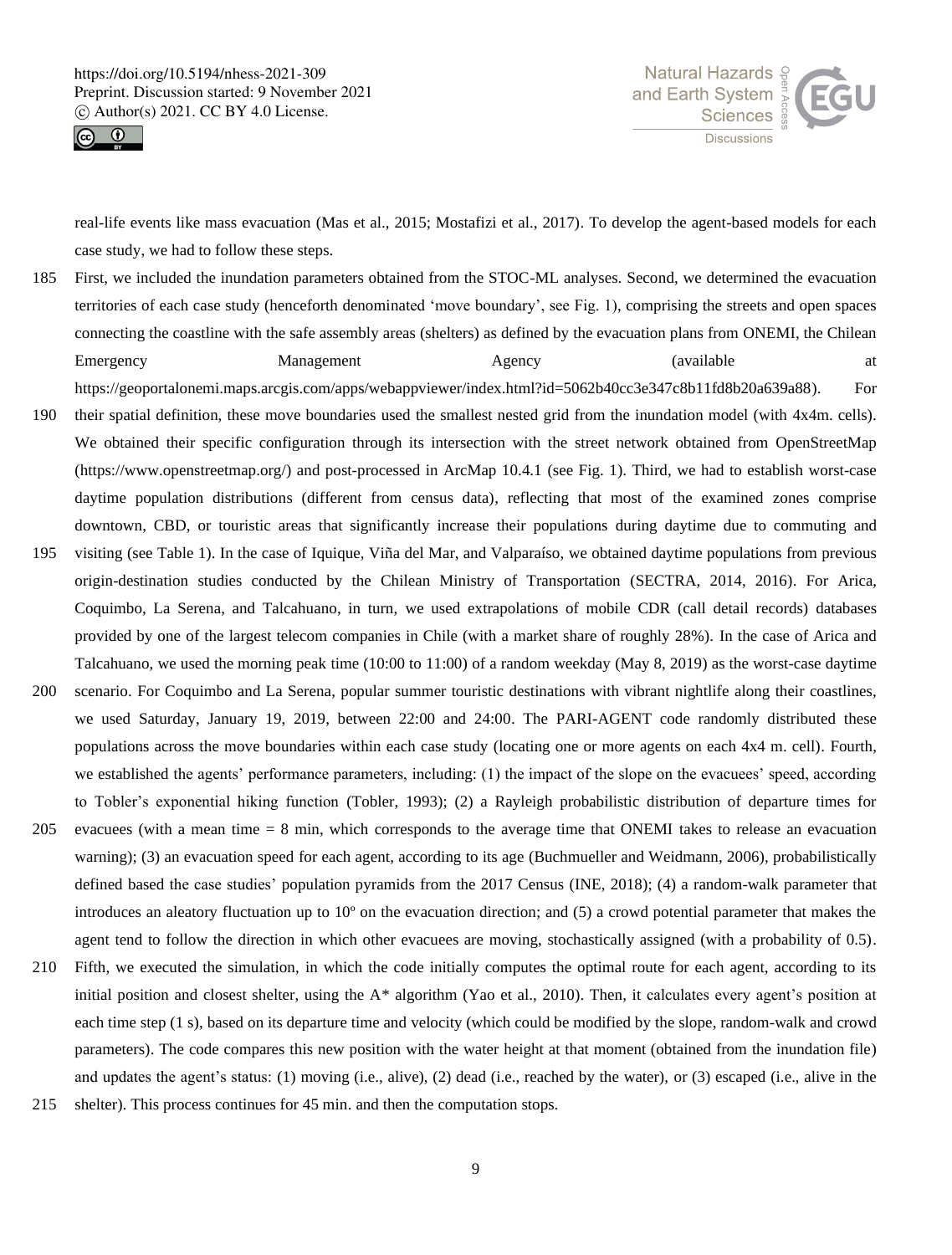



As the model included stochastic parameters (the initial positions of the agents, their walking speeds and departure times, and the random-walk factor), we carried out at least ten simulation rounds for each case study, intending to achieve a 95% confidence interval with a margin of error <1% in the average values of the number of escaped, moving and dead evacuees after 45 min. The model also recorded each agent's travel time and evacuation route (for every iteration).

# 220 **2.2.2 Street network configuration model**

According to Fakhrurrazi and Van Nes (2012), an appropriate street network configuration can increase the evacuees' chances of successfully evacuating in case of a tsunami. The suitability of a street network for evacuation depends on factors like its accessibility, variety of route options and the possibility of short, direct trips (Dill, 2004; Handy et al., 2003). While a range of metrics has been proposed to examine these characteristics (Sharifi, 2019), we will focus our analysis on centrality

- 225 indicators, which can be used "to measure the degree of importance of specific nodes/links in a street network" (Sharifi, 2019, p.174), based on how central the locations are compared to the rest of the urban layout (Porta et al., 2006). Moreover, centrality is a good predictor of everyday human movement (Sasabe et al., 2020; Turner, 2007), and authors like Mohareb (2011) and Marín Maureira and Karimi (2017) point out that evacuees tend to choose well-known paths instead of the designated ones.
- 230 We examined the move boundaries (described in section 2.2.1 above) from each case study with the Urban Network Analysis Toolkit for ArcMap (UNA) (Sevtsuk et al., 2013). For each street segment belonging to the input network, we analysed three centrality metrics: (1) betweenness, (2) straightness, and (3) closeness. These can be defined, respectively, as (Sevtsuk et al., 2013; Sharifi, 2019): (1) the fraction of shortest paths between all pairs of destinations in the street network that pass through an examined street segment; (2) the extent to which the shortest paths from a segment of interest to all the
- 235 other segments in the street network resemble straight Euclidean paths; and (3) an indication of how close a street segment is to all other street segments in the network. To compare the street network's components, the toolkit normalises the outcomes according to the total number of segments in the network. The Urban Network Analysis Toolkit delivers its outputs as a new GIS vector shapefile, with the input street network including these metrics.

#### **2.2.3 Context-determined evacuation metrics**

- 240 Each discrete location belonging to the examined areas of each case study (represented in our model by a 4x4 m. cell) has a set of evacuation metrics determined by its existing spatial relationships to the geographical and built contexts. We examined these metrics using ArcMap 10.4.1 and the same data sources mentioned in sections 2.2.3 and 2.2.4 above. These indicators include (1) elevation; (2) sea distance, i.e. the straight-line distance between the cell's centre and its closest shoreline point; (3) distance to shelter, i.e. the straight-line distance between the cell's centre and the closest safe assembly area; and (4)
- 245 pedestrian directness ratio (PDR) (also termed "Pedestrian Route Directness, (PRD)" by Dill (2004)), which is the ratio of the 'real-world' route distance (as determined by the street network) and the straight-line distance connecting the cell's centre and its closest safe assembly area. In this respect, Hillier and Iida (2005) and Hillier (2009) underline that the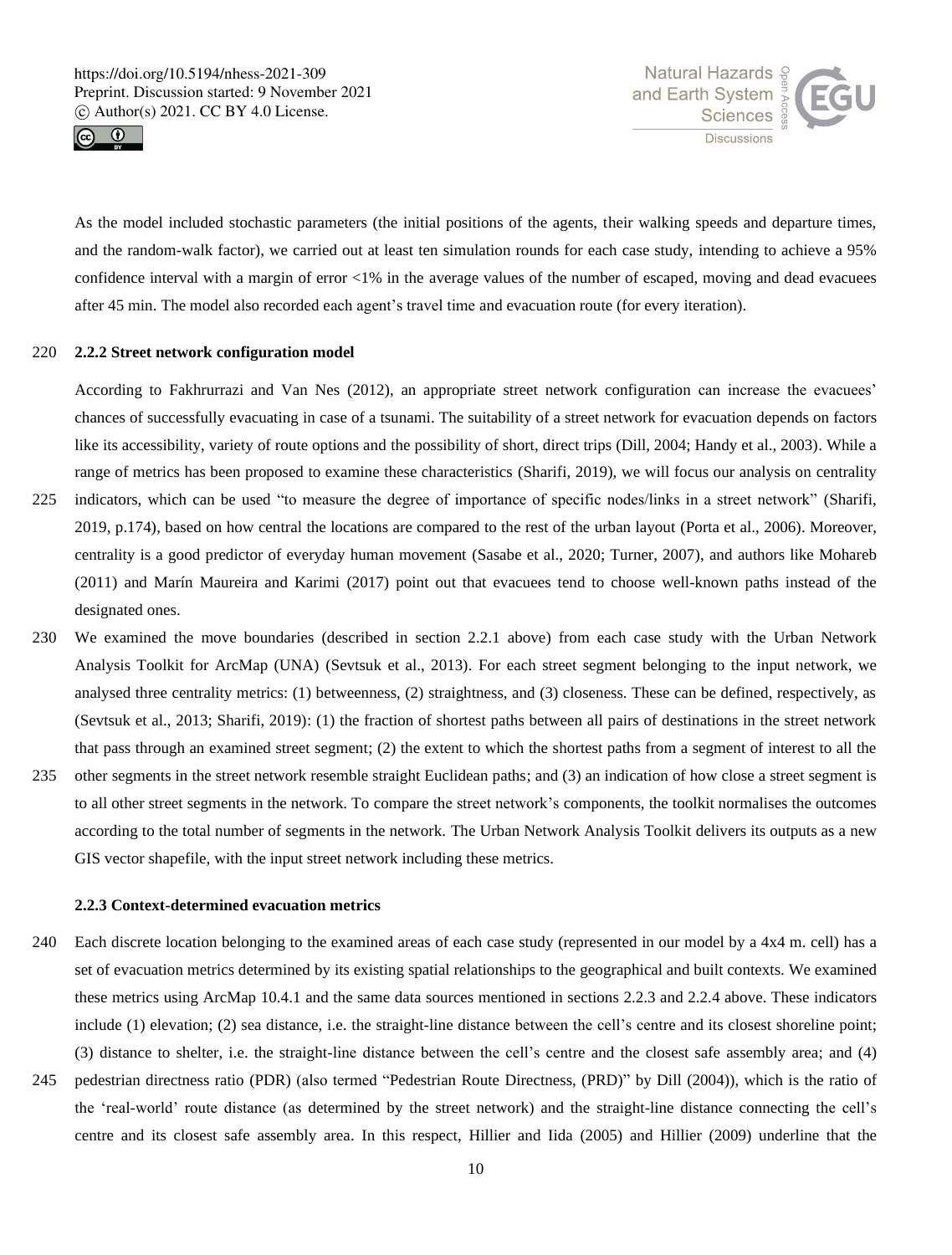



strongest movement predictor is the least angle change along the routes. Therefore, networks including fewer direction changes (i.e., lower PDR values) might improve the evacuees' wayfinding performance. Wayfinding is "the process of 250 determining and following a path or route between an origin and a destination" (Allen, 1999, p.6).

#### **2.2.4 Spatial post-processing**

In this research phase, we aimed to integrate the previous sections' outcomes into a descriptive spatial analysis that could also serve as the basis for the subsequent multivariate regressive study. We carried out this integration with the aid of the ArcMap 10.4.1 software. Our canvas included the move boundaries described in section 2.2.1 above for each case study, 255 which comprised a network of streets and open spaces represented by raster files with 4x4 m. cells. Each of these cells corresponded to a specific location in the evacuation landscape, for which all the calculated metrics had to be spatialised. First, as the inundation and agent-based models used the same base raster, the former's results did not need to be postprocessed. Second, the data from each case study's evacuation model included a range of at least ten different groups of agents' initial locations (each with an associated final status: moving, dead, or escaped). Due to our purpose of examining

- 260 vulnerability, we aimed at quantifying, for each cell, its death ratio (i.e. the percentage of dead agents that began their journey from it, comprising all the model's iterations). To do this, we used the ArcMap's Spatial Join Tool, which joined the attributes from the source feature (i.e. the initial locations of agents, all merged in a single shapefile) to the target feature (i.e. the raster-based street network). Third, for the case of the street configuration model, we applied the same Spatial Join tool to cast the properties from the outcoming street network into the base raster. Lastly, as we also calculated the context-265 determined evacuation metrics on the base raster, their results did not need to be post-processed, either.
- Our analysis, comprising all the case studies, included 530,091 cells, each of them containing 12 data fields: death ratio, mean travel time, sea distance, shelter distance, elevation, total route length, estimated arrival time (ETA) of the maximum flood, maximum flood, betweenness, closeness, straightness, and pedestrian directness ratio (PDR)). Table 1 shows the number of examined cells for each case study.

#### 270 **2.3 Multivariate regressive analysis**

For each case study, the result from the spatial post-processing was a raster shapefile representing the evacuation territory, where each cell included the 12 data fields mentioned in section 2.2.4. The objective of our regressive analysis was to test, for each of the 530,091 cells, the death ratio (the dependent variable) against the other 11 independent variables, which represent characteristics of the geography and built environment. In this way, we could examine how much each of these

275 characteristics contributes to the expected death ratios. To do this, we developed a multivariate regressive analysis using a random forest methodology, which combines a multitude of simp decision trees or tree predictors at training time. Random forest models segment independent variables in random regions to adjust prediction (Breiman, 2001).

We applied a K-Fold cross-validation method to assess this model's outcomes (Mosteller and Tukey, 1968). Following this method, we randomly split all the input data (comprising the 12 variables) into five equal-size packages (folds). In four of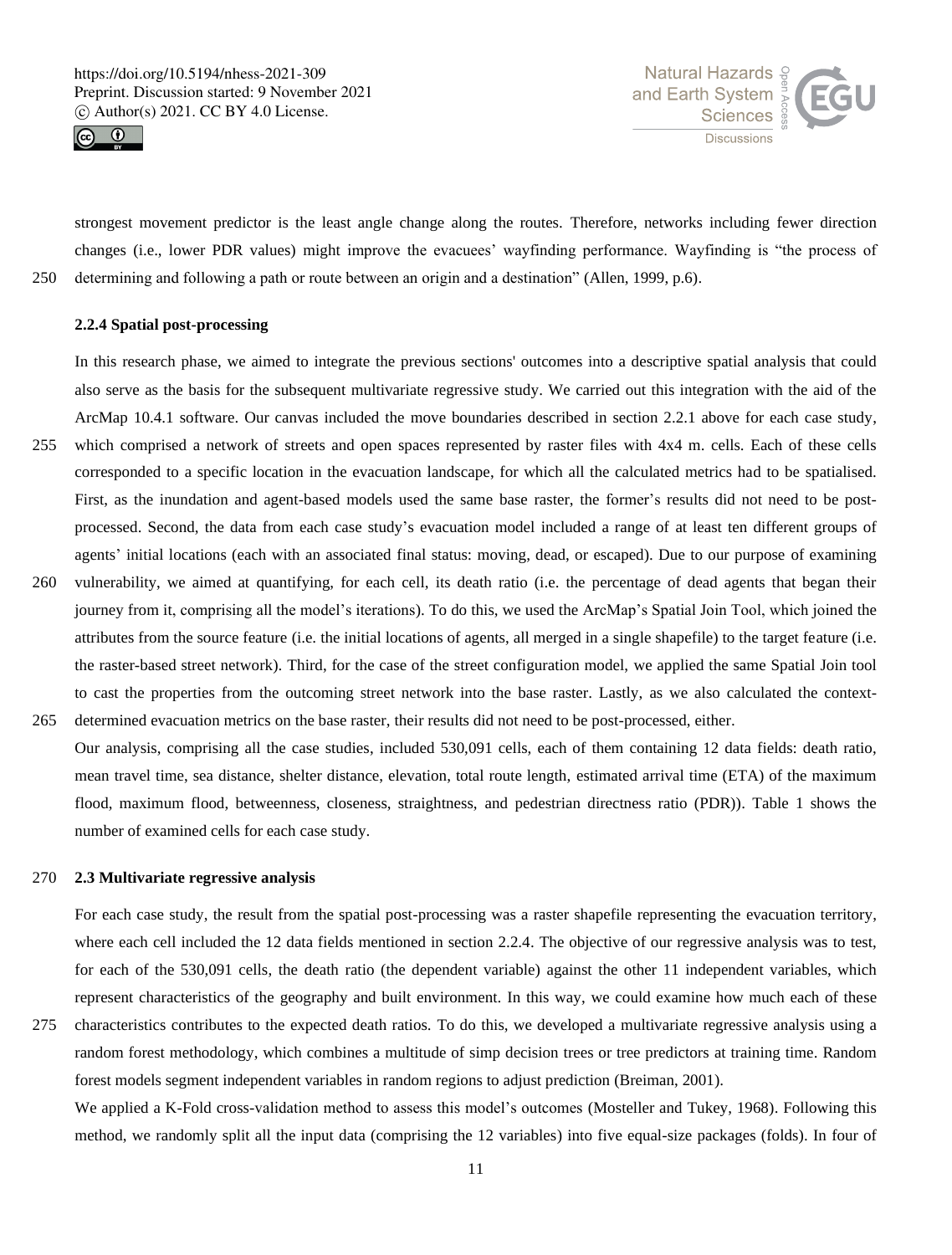



- 280 them (the training packages), we applied our regressive random forest model to internally predict the values of the death ratio, according to the independent variables; this was the 'training' test. We repeat this process for the 'external' fifth package (the testing one) on the 'testing' test. Then, we calculated the coefficient of determination (R2) to assess the strength of the relationship between the predicted and actual dependent in the 'training' and 'testing' packages. After that, we tried the other four combinations of training and testing packages to obtain further R2 scores. Then, we executed other five
- 285 random splits of the input data, leading to overall 30 repetitions of the procedure. Overall, our mean R2 scores were 0.9101 (SD=0.0021) and 0.8607 (SD=0.0022) for the 'training' and 'testing' analyses, respectively, which underline our model's goodness-of-fit. Lastly, to enhance the interpretation of the model's results, we used SHAP values. These aim at assessing (for every cell) how much has each independent variable contributed to the prediction of the death ratio, compared to the average prediction of this dependent variable across all the cells (Lundberg and Lee, 2017).
- 290 To develop our statistical analysis, we used an ad-hoc Python model, comprising the data analysis libraries NumPy (Berg et al., 2020) (https://numpy.org/), pandas (McKinney et al., 2020) (https://pandas.pydata.org/), and SHAP (Lundberg, 2020) (https://github.com/slundberg/shap).

#### **3 Results**

# **3.1 Death ratios and the natural and built environment's characteristics**

- 295 Table 3 summarises our descriptive analysis comprising 530,091 cells belonging to the case studies' move boundaries. This table arranges the data in 11 intervals according to growing (in 10% steps) death ratio thresholds. For each of these intervals, we include the mean values of 11 data fields (mean travel time, sea distance, shelter distance, elevation, total route length, estimated arrival time (ETA) of the maximum flood, maximum flood, betweenness, closeness, straightness, and pedestrian directness ratio (PDR)). Figure 2, in turn, compares these results between the case studies, using normalised values for the 300 independent variables (based on the highest record for each of them), for three death ratio thresholds: 0, greater than 0, and
	- 1.

| Death<br>ratio<br>thresholds | Mean<br>travel time<br>(sec.) | Sea<br>distance<br>(m.) | <b>Shelter</b><br>distance<br>(m.) | <b>Elevation</b><br>(m.a.s.l.) | Total<br>route<br>length<br>(m.) | <b>Estimated</b><br>arrival<br>time<br>(ETA) of<br>the<br>maximum<br>flood<br>(sec.) | <b>Maximum</b><br>flood<br>depth (m.) | <b>Betweenness</b> | <b>Closeness</b> | <b>Straightness</b> | Pedestrian<br>directness<br>ratio | <b>Number</b><br>of<br>examined<br>cells |
|------------------------------|-------------------------------|-------------------------|------------------------------------|--------------------------------|----------------------------------|--------------------------------------------------------------------------------------|---------------------------------------|--------------------|------------------|---------------------|-----------------------------------|------------------------------------------|
| $\bf{0}$                     | 922.60                        | 1185.38                 | 675.08                             | 13.82                          | 910.11                           | 49.16                                                                                | 0.61                                  | 1358067.32         | 9.88632E-<br>07  | 36494.23            | 1.40                              | 437,388                                  |
| >0.0                         | 858.13                        | 296.57                  | 1107.70                            | 5.39                           | 1419.89                          | 364.76                                                                               | 4.67                                  | 602292.98          | 1.53525E-<br>06  | 20874.97            | 1.36                              | 92,703                                   |
| >0.1                         | 839.00                        | 295.93                  | 1123.30                            | 5.61                           | 1452.12                          | 354.02                                                                               | 5.13                                  | 415711.57          | .42721E-<br>06   | 15255.32            | 1.37                              | 65,353                                   |
| >0.2                         | 832.36                        | 307.76                  | 1133.97                            | 5.89                           | 1464.85                          | 316.78                                                                               | 5.34                                  | 282384.39          | 1.2593E-06       | 11463.28            | 1.36                              | 50,383                                   |
| >0.3                         | 827.92                        | 312.69                  | 1147.21                            | 5.99                           | 1478.09                          | 296.55                                                                               | 5.50                                  | 200697.99          | 1.15586E-<br>06  | 9444.16             | 1.35                              | 42,245                                   |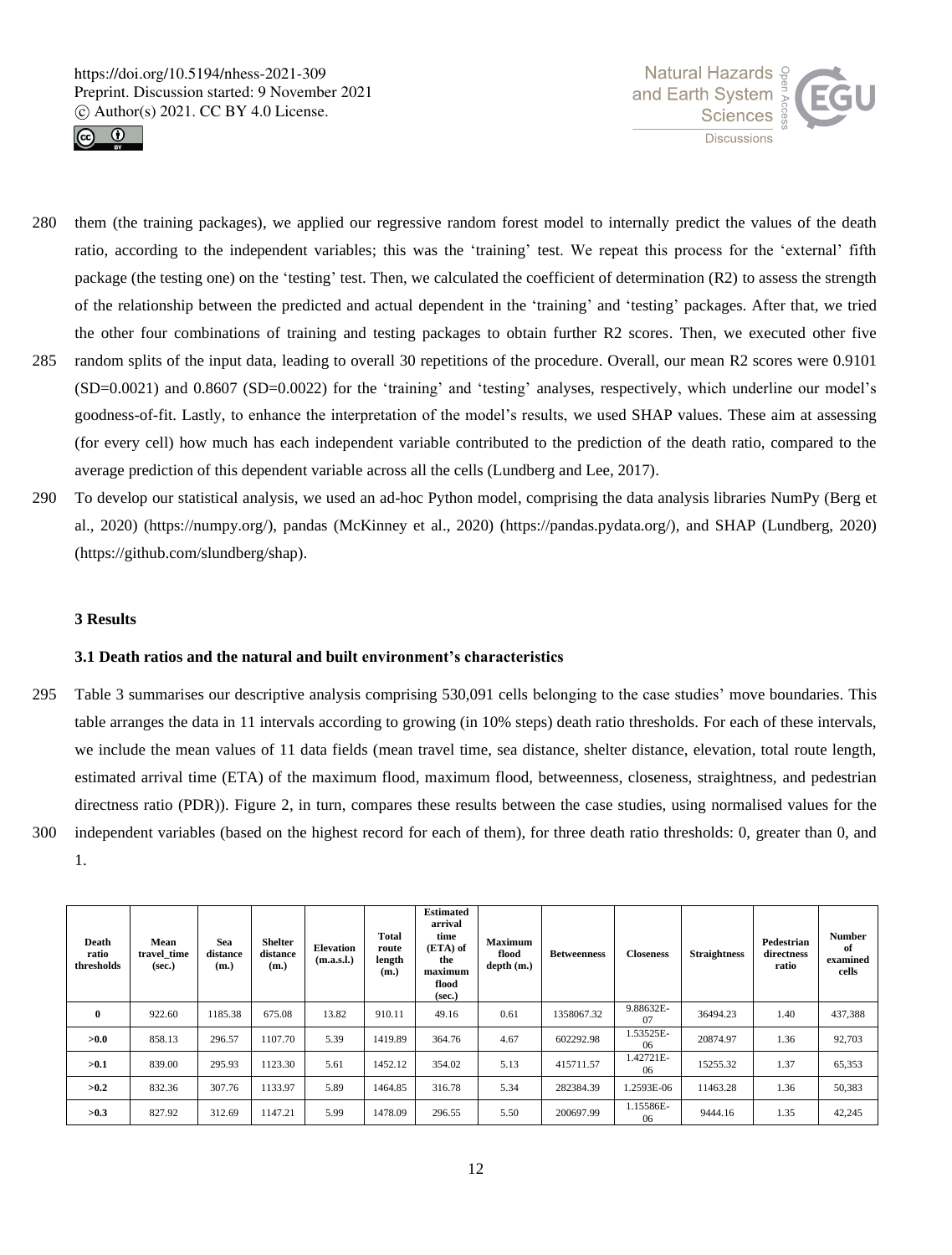



| >0.4 | 820.13 | 310.76 | 1161.72 | 5.99 | 1492.13 | 281.72 | 5.59 | 150408.25 | .10805E-<br>06  | 8388.61 | 1.35 | 35,542 |
|------|--------|--------|---------|------|---------|--------|------|-----------|-----------------|---------|------|--------|
| >0.5 | 799.21 | 295.33 | 1177.81 | 5.87 | 1508.79 | 282.44 | 5.66 | 114267.89 | 1.08333E-<br>06 | 7668.96 | 1.34 | 28,329 |
| >0.6 | 786.67 | 299.90 | 1189.45 | 5.88 | 1526.85 | 282.08 | 5.81 | 102126.81 | 1.03059E-<br>06 | 7337.72 | 1.34 | 23,536 |
| >0.7 | 776.61 | 300.71 | 1195.04 | 5.87 | 1530.47 | 268.94 | 5.82 | 94337.01  | 1.00919E-<br>06 | 7332.52 | 1.33 | 19,888 |
| >0.8 | 774.60 | 310.38 | 1193.33 | 5.91 | 1526.73 | 247.92 | 5.80 | 93960.46  | 9.83519E-<br>07 | 7420.44 | 1.33 | 16,754 |
| >0.9 | 785.42 | 326.40 | 1171.41 | 6.02 | 1499.34 | 216.67 | 5.70 | 96782.60  | 9.28422E-<br>07 | 7686.08 | 1.3  | 14,753 |
|      | 797.02 | 337.88 | 1150.73 | 6.09 | 1476.24 | 191.53 | 5.58 | 99491.43  | 8.93807E-<br>07 | 7945.43 | 1.3  | 13,825 |

**Table 3: Death ratio thresholds and average values of the independent variables.**



305 **Fig. 2: Case studies comparison of the normalised average values of the 11 independent variables for three different death ratio thresholds: 0, >0 and 1.**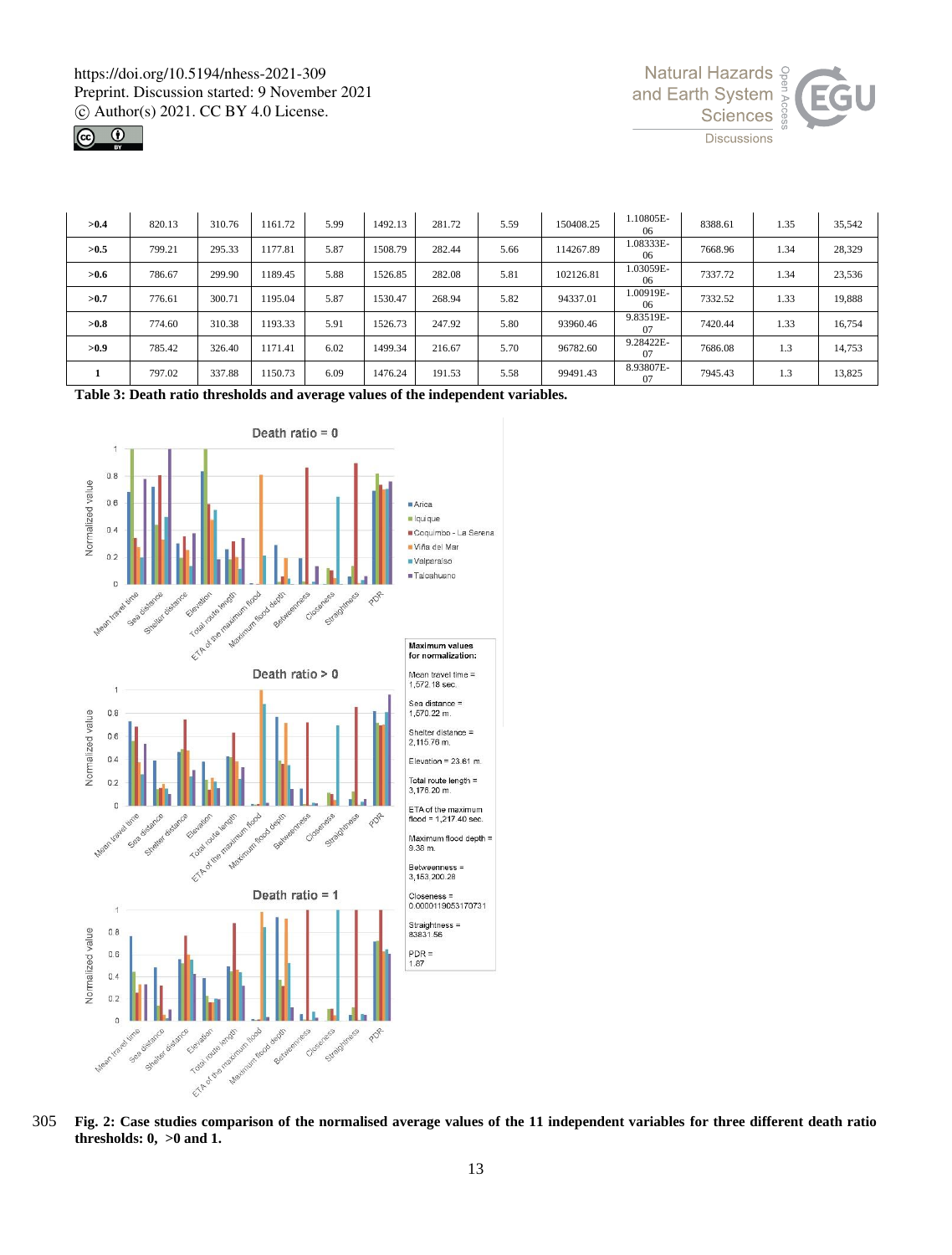



#### **3.2 Multivariate regressive analysis**

Figures 3 and 4 show the results of the SHAP values analysis for the Random Forest model's outcomes. Figure 3 shows, for every independent variable and all the examined cells, the amount of the former's contribution (either positive or negative) 310 to the predicted death ratio (compared to the average prediction across all the cells). Red dots mean higher values of the independent variable, while blue ones imply the opposite. Figure 4 processes this data to display, for each independent variable, the average absolute contribution to the predicted death ratio.



315 **variables**

**Fig. 3: SHAP values of the independent variables** Fig. 4: Average absolute SHAP values of the independent

#### **4 Discussion**

Our descriptive analysis included 530,091 cells. Of these,  $92,703$  (17.49%) have a death ratio  $> 0$  (i.e. at least one agent from any of the model's run, who started its evacuation from one of them, was caught by the tsunami). In turn, 13,825 cells  $(2.61\%)$  have a death ratio  $= 1$ , which means that the waters reach every agent departing from them before arriving at a safe 320 assembly area. As shown by Table 1 and Fig. 2, the rate of cells with elevated death ratios is unevenly distributed across the case studies. Cities like Viña del Mar, Valparaíso, and Iquique show large percentages of cells susceptible to having dead evacuees (54.78%, 43.81%, and 29.71%, respectively). On the contrary, Talcahuano has barely 0.74% of its cells on this condition. As we can see in the maps include in Fig. 1, while the first three cities gather considerable urban development and residential populations on exposed locations right next to the coastline, most of the last one's territory is roughly 1.0 to 1.5 325 km from the coast, from whom large, marshy areas separate it.

The death ratio thresholds included in Table 3 allow appraising, for the examined case studies, how each independent variable relates to the possibility of death in case of a tsunami. On the one hand, 8 of the 11 examined variables exhibit an expected behaviour: the differences between the average values of the 'safe' (death ratio = 0) and 'lethal' (death ratio > 0) cells are significant in the case of the shelter distance, maximum flood, total route length, sea distance, elevation,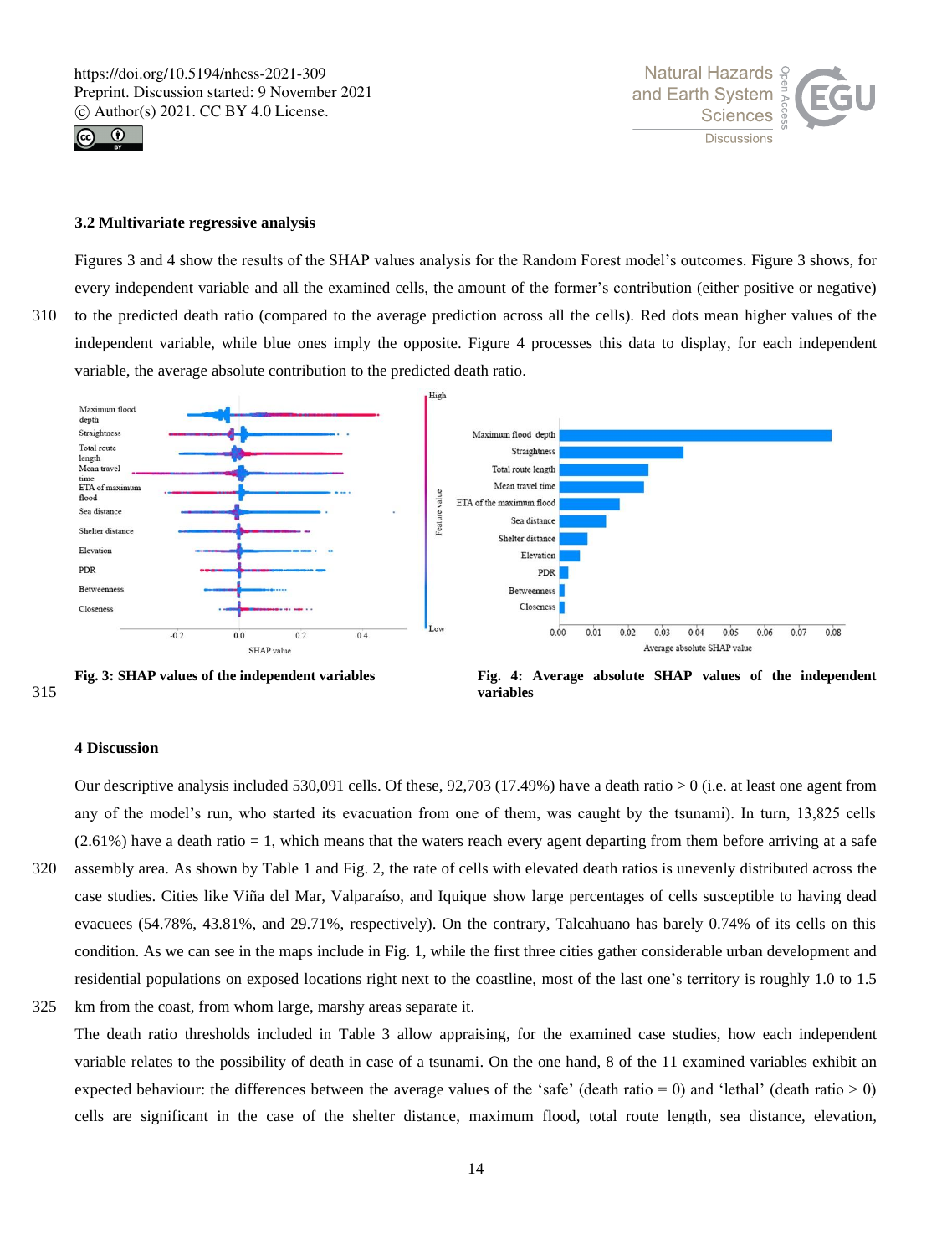



330 betweenness, straightness, and pedestrian directness ratio (PDR). In the first three of them, the death ratio increases when they augment; in the other five, their decreases imply higher death ratios.

On the other hand, three variables show somewhat counterintuitive results: the death ratio increases when the mean travel time reduces, and when the estimated arrival time (ETA) of the maximum flood, and the closeness, grow. In the case of the first of these independent variables, the results are likely influenced by the fact that the evacuees departed from 'lethal' cells

- 335 have comparatively shorter evacuation times, as the tsunami soon reaches them and cannot complete their evacuation paths. In the case of the street network's closeness (which is a measure of how close a cell is to all other cells in the 'evacuation territory'), one may expect that more compact street networks should lead to shorter evacuation routes (and times) and, therefore, less 'dead' evacuees. Nevertheless, according to our results, it would be possible that these smaller networks are faster to flood by the incoming tsunami. Lastly, in the case of the ETA, it is essential to underline that the estimated arrival
- 340 time of the maximum flood is not necessarily the same as the onset time of the first tsunami front. In our model, the latter can have much more impact on the evacuees' survival rates.

While tsunamis and their related evacuation potentials are highly context-dependent, our cross-case results could serve to identify and appraise other tsunami-vulnerable areas in Chile. Moreover, they highlight possible spatial planning guidelines that could be applied to develop new urban regions into exposed territories (if this expansion cannot be restricted or

- 345 discouraged). For instance, our results show that the average number of tsunami-caused deaths would occur across those evacuees initially located within an approximately 300-meters-wide buffer zone from the coastline. In line with this, Løvholt et al. (2014, p.133) point out that studies of the impact of the 2004 Indian Ocean Tsunami show that "in Sri Lanka, people within the 100-m zone from the shoreline were more likely to die and to be seriously injured than people living outside this zone". In turn, González-Riancho et al. (2015) underline that 72% of the housing units within the 200-m line from the
- 350 shoreline in Sri Lanka were completely or partially damaged, leading to a higher number of victims. Eckert et al. (2012) also point out that buildings within that area are highly vulnerable. In the case of the tsunami flood, while inundation depths can be above 10 meters at several of our case studies' coastlines, our model shows that the average flood depth at the 'lethal' departure cells is roughly 4.67 m. In turn, 'safe' cells have a comparatively low mean value of 0.61 m, implying that some evacuees can avoid being caught by the advancing tsunami front if they rapidly leave the floodable areas. These results are in
- 355 line with the literature on human casualties during past tsunamis. For instance, Suppasri et al. (2016) point out that the inundation depths that increased fatality ratios during the 2011 Great East Japan Tsunami are primarily around 10 or 5 m., depending on the specific geographical characteristics of different examined areas. In line with this, Murakami et al. (2012) examined the human loss distribution during the 2011 disaster in Yuriage District, Natori City, showing that inundation depths between 1.87 m. and 8.50 m. triggered death ratios up to 22.3%. In turn, in the case of the ground elevation, the
- 360 average value of the 'safe' cells is 13.82 m. When we include 'lethal' cells in the analysis, we can see that fatalities concentrate around elevations of six meters and below. In this respect, Eckert et al. (2012) argue that buildings located at a height of 5-10 m. can be considered of medium vulnerability to tsunamis, while those with an elevation above ten m. have low vulnerability. For the previously mentioned case of the Yuriage District, Murakami et al. (2012) report elevations less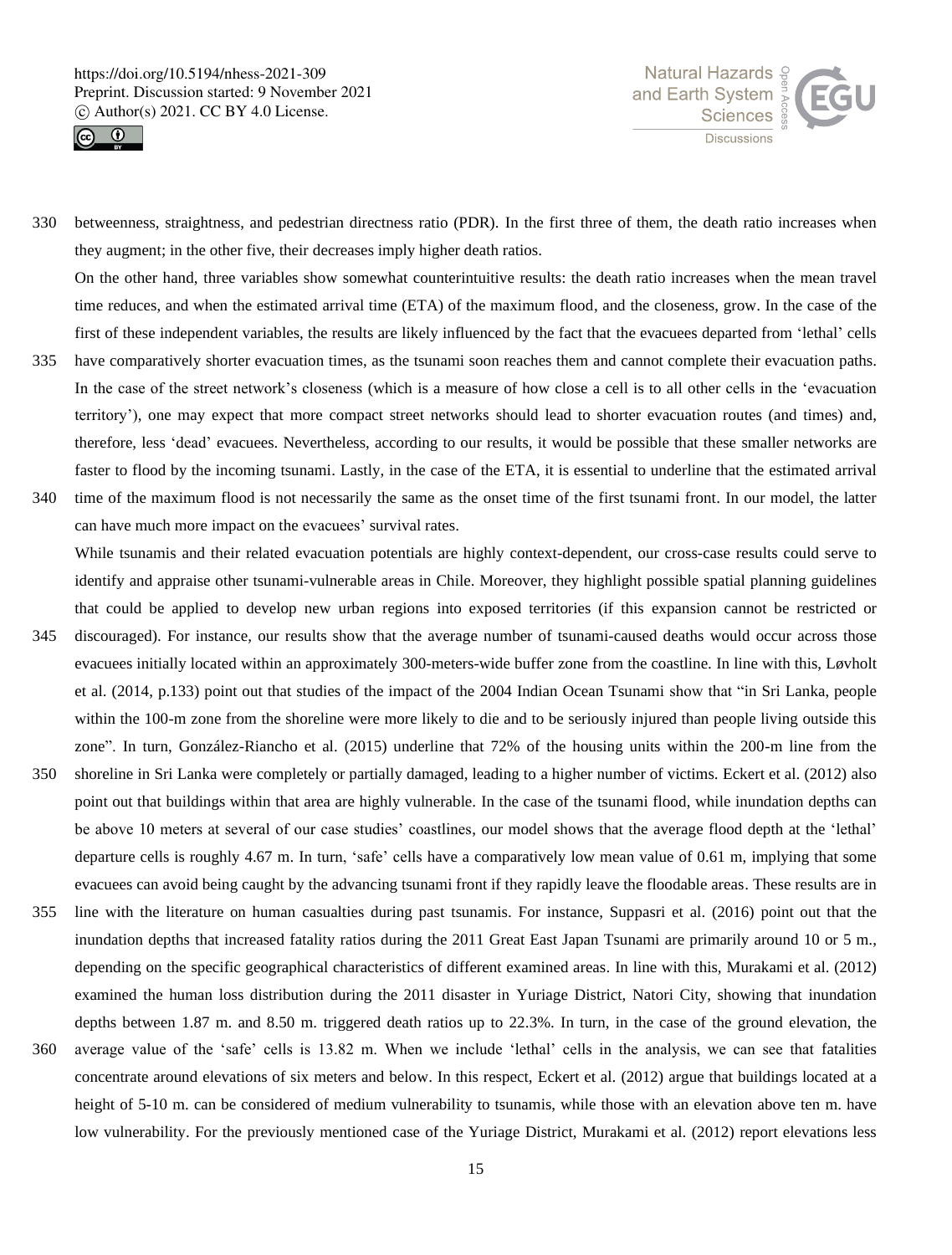



than five m. in the deadly areas. It is also noticeable that cells belonging to street networks with good integration levels, that 365 also allow short walks to the safe assembly areas, and have few direction changes (i.e. with high betweenness, straightness and PDR values, respectively), have lower death ratios. In this respect, as Sharifi (2019) underlines, locations with high betweenness centrality values can easily lead to many other sites within the network. Therefore, it is critical to maintaining their functionality during disasters.

- To focus on possible paths to improvement for these case studies is helpful to examine the outcomes from our multivariate 370 regressive analysis. In this respect, as shown by Fig. 3 and 4, some independent variables have comparatively higher impacts on the death ratios as predicted by our regressive model. The most significant one is the maximum flood, followed by the straightness, the total route length, and the travel time. The maximum flood levels on 'lethal' cells are difficult to mitigate unless hardware-type defences are built (which, as mentioned above, is unlikely in developing countries like Chile). Moreover, we already pointed out that the tsunami flood also conditions the travel time in our regressive analysis.
- 375 Nevertheless, the straightness and total route length depend on real-world urban configurations, resulting from the case studies' historical development process. They hence can be subject to strategic interventions to modify their values to reduce the cells' death ratios. In this respect, more direct routes are not only faster to walk (thus reducing escape distances and evacuation times) but also help to improve wayfinding as they reduce the changes of directions that evacuees must undertake between their origins and destinations (Fakhrurrazi and Van Nes, 2012; Mohareb, 2011). The importance of wayfinding
- 380 cannot be underestimated, especially in the case of tourists and non-locals, who may constitute a large percentage of casualties during a tsunami (as shown by the Chilean disaster of 2010) (Kubisch et al., 2020). Also, the total route length (and the shelter distance) could also be reduced by incorporating vertical evacuation across the urban fabric, which has been proven to reduce the evacuation times significantly (León et al., 2019a; Mostafizi et al., 2019). Currently, vertical evacuation in Chile is recommended as only a second choice of escape if horizontal evacuation is not feasible (ONEMI, 2014).
- 385 Thorough evacuation analyses are context-dependent and must take care of geographical and socio-psychological aspects (Mohareb, 2011; Murray-Tuite and Wolshon, 2013; Perry et al., 1981). In this respect, one limitation of our study is that the latter are not analysed. Moreover, research on socio-psychological determinants of tsunami evacuation could help to critically review some of our model's central assumptions (e.g. a 'full compliance' evacuation, the probabilistically distributed departure times, or the routing process). Nevertheless, our analysis provides a significant step into identifying and 390 examining geographical and built environment's attributes that might influence the evacuation potential of coastal

communities, as a spatial framework for the subsequent analysis of their specific socio-psychological characteristics.

#### **5 Conclusion**

• We proposed a modelling-based approach (including inundation, evacuation, and urban form metrics) to quantitatively appraise, through statistical regressive analysis, some of the most relevant aspects of the geographical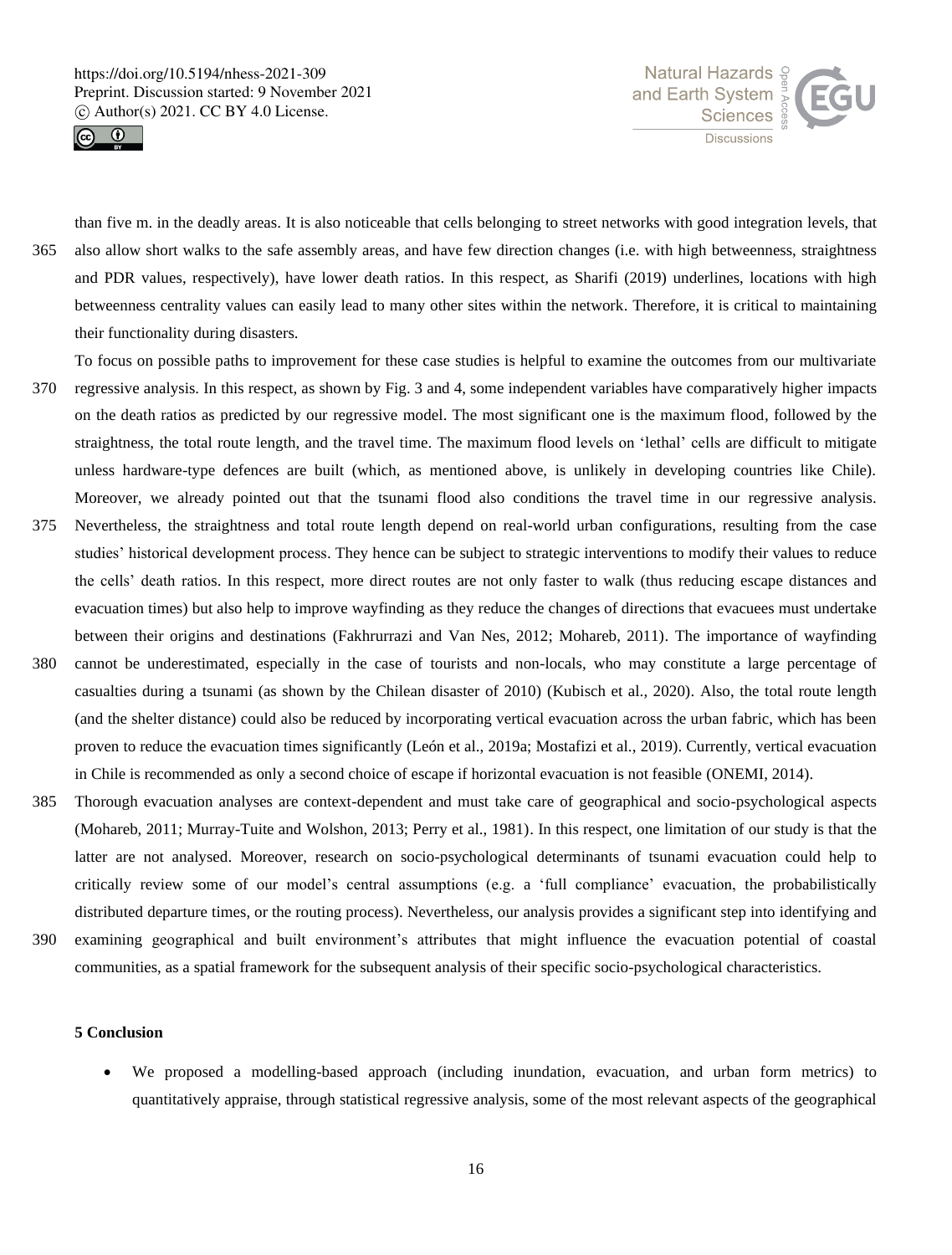



395 and built environments that could contribute to the success (or failure) of evacuation in the case of a tsunami, using a cross-case study of seven Chilean coastal cities.

- According to our results, some of these cities can have up to roughly 55% of their move boundaries (i.e. the evacuation area between the coastline and the safe inland assembly areas) susceptible to having dead evacuees.
- We also demonstrated that geographical, urban form and evacuation variables, including the maximum flood, 400 straightness, total route length, and travel time, could significantly impact the expected death ratios in each case study. Moreover, we describe the average values of these metrics related to different thresholds of death ratio.
- We argued that, while engineered countermeasures to control flood levels are unlikely in developing countries like Chile, urban form metrics like the street network's straightness could be the subject of improvements through planning processes. Moreover, this would allow other enhancements in other evacuation dimensions like the travel 405 time and evacuees' wayfinding.
	- Future research could enhance our approach with the incorporation of socio-psychological aspects and probabilistic tsunami flood modelling. Also, more case studies (at both the national and global levels) could help test our findings' robustness and generalizability.

#### **Data availability**

410 DBF files compressing the post-processed spatial data can be downloaded from: https://usmclmy.sharepoint.com/:f:/g/personal/jorge\_leon\_usm\_cl/Emfj8ZYFmb1EhZmQ49dbLJ4Bi5z1HOvc-TKHsg0Wg5GZBw?e=KAL2Z5

#### **Author contribution**

Jorge León: conceptualisation, methodology and writing – original draft. Alejandra Gubler: tsunami and evacuation 415 modelling, review and editing. Alonso Ogueda: statistical modelling.

#### **Competing interests**

The authors declare that they have no conflict of interest.

#### **Acknowledgments**

This research was funded by the research grant ANID/FONDECYT n◦ 11170024, and by the National Research Center for 420 Integrated Natural Disaster Management (CIGIDEN), ANID/FONDAP/ 15110017. It was also supported by the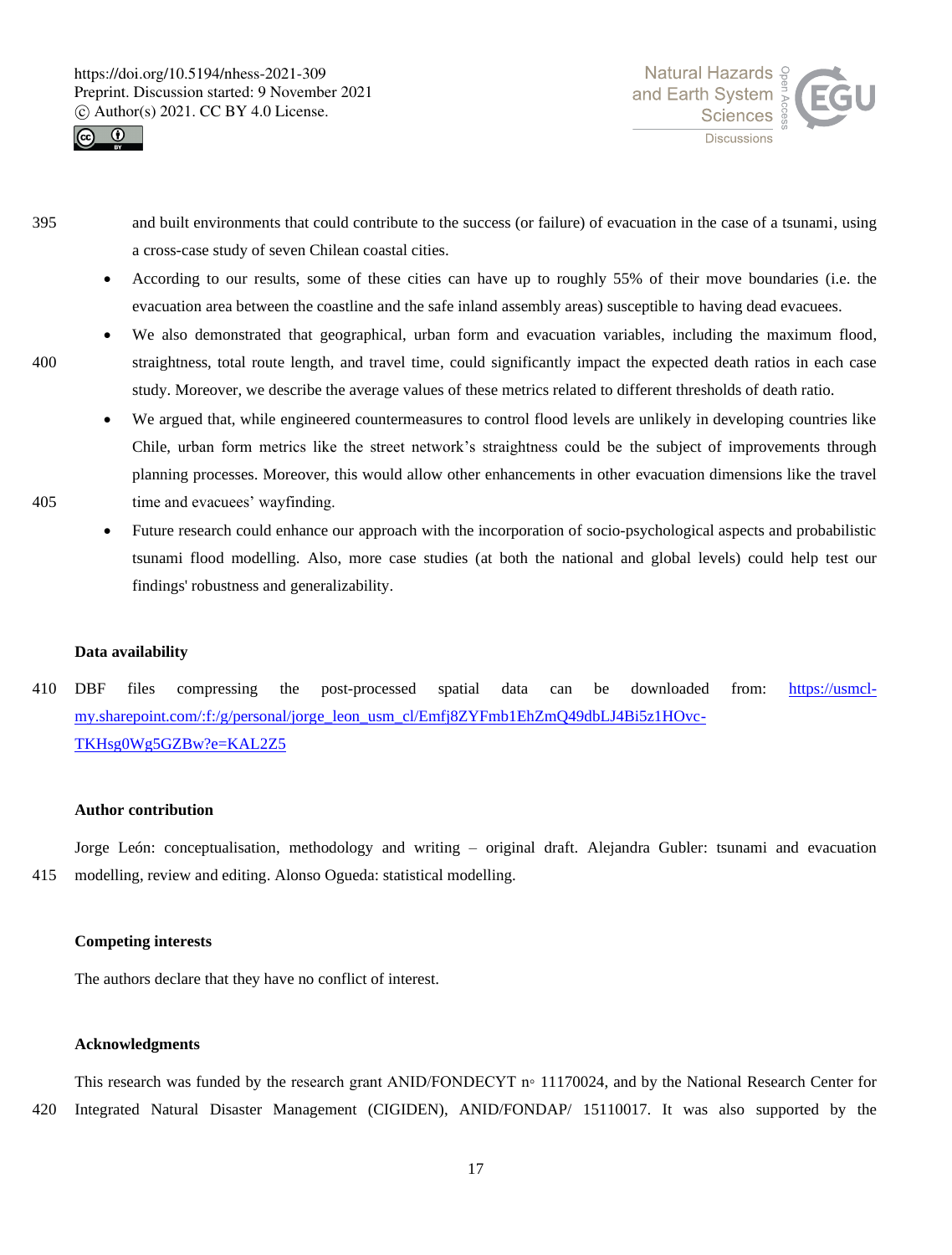



supercomputing infrastructure of the NLHPC (ECM-02). We also thank Matías Carvajal for providing the fault model of the Iquique earthquake.

## **References**

Allan, P., Bryant, M., Wirsching, C., Garcia, D. and Rodriguez, M. T.: The Influence of Urban Morphology on the 425 Resilience of Cities Following an Earthquake, J. Urban Des., 18(2), 242–262, 2013.

Allen, G. L.: Spatial Abilities, Cognitive Maps, and Wayfinding. Bases for individual differences in spatial cognition and behavior., in Wayfinding Behavior. Cognitive mapping and other spatial processes, edited by R. Golledge, pp. 46–80, The John Hopkins University Press, Baltimore., 1999.

Anwar, H., Gebert, N., Mueck, M., Muhari, A., Post, J., Stein, E., Wegscheider, S., Birkmann, J., Riedlinger, T. and Strunz, 430 G.: GUIDELINE FOR TSUNAMI RISK ASSESSMENT IN INDONESIA. SCIENTIFIC PROPOSAL FOR PRACTITIONER AND END USERS. [online] Available from: https://www.gitews.org/tsunamikit/en/E1/further\_resources/GITEWS Guideline for Tsunami Risk Assessment in Indonesia.pdf (Accessed 10 July 2019), 2011.

Arikawa, T.: Development of High Precision Tsunami Simulation Based on a Hierarchical Intelligent Simulation, in 435 Proceedings of the 34th JSST Annual International Conference on Simulation Technology, Toyama, Japan., 2015.

- Berg, S., Fernández del Río, J., Gommers, R., Haldane, A., Harris, C., Hoyer, S., Picus, M., Smith, N., Taylor, J., Virtanen, P., van der Walt, S. and Wieser, E.: NumPy, [online] Available from: https://numpy.org/ (Accessed 11 January 2021), 2020. Birkmann, J.: Indicators and criteria for measuring vulnerability: Theoretical bases and requirements, in Measuring Vulnerability to Natural Hazards : Towards Disaster Resilient Societies, pp. 55–77, United Nations University Press, Tokyo,
- 440 JP., 2006.

doi:10.1002/2017JB014063, 2017.

Birkmann, J., Teichman, K. v., Welle, T., González, M. and Olabarrieta, M.: The unperceived risk to Europe's coasts: tsunamis and the vulnerability of Cadiz, Spain, Nat. Hazards Earth Syst. Sci., 10(12), 2659–2675, doi:10.5194/nhess-10- 2659-2010, 2010.

Breiman, L.: Random forests, Mach. Learn., 45(1), 5–32, doi:10.1023/A:1010933404324, 2001.

445 Buchmueller, S. and Weidmann, U.: Parameters of pedestrians, pedestrian traffic and walking facilities, Institute for Transport Planning and Systems, ETH Zürich, Zürich., 2006. Carvajal, M., Cisternas, M. and Catalán, P. A.: Source of the 1730 Chilean earthquake from historical records: Implications for the future tsunami hazard on the coast of Metropolitan Chile, J. Geophys. Res. Solid Earth, 122(5), 3648–3660,

450 Cutter, S., Barnes, L., Berry, M., Burton, C., Evans, E., Tate, E. and Webb, J.: A place-based model for understanding community resilience to natural disasters, Glob. Environ. Chang., 18(4), 598–606, 2008.

Dewi, R. S.: A-Gis Based Approach of an Evacuation Model for Tsunami Risk Reduction, J. Integr. Disaster Risk Manag.,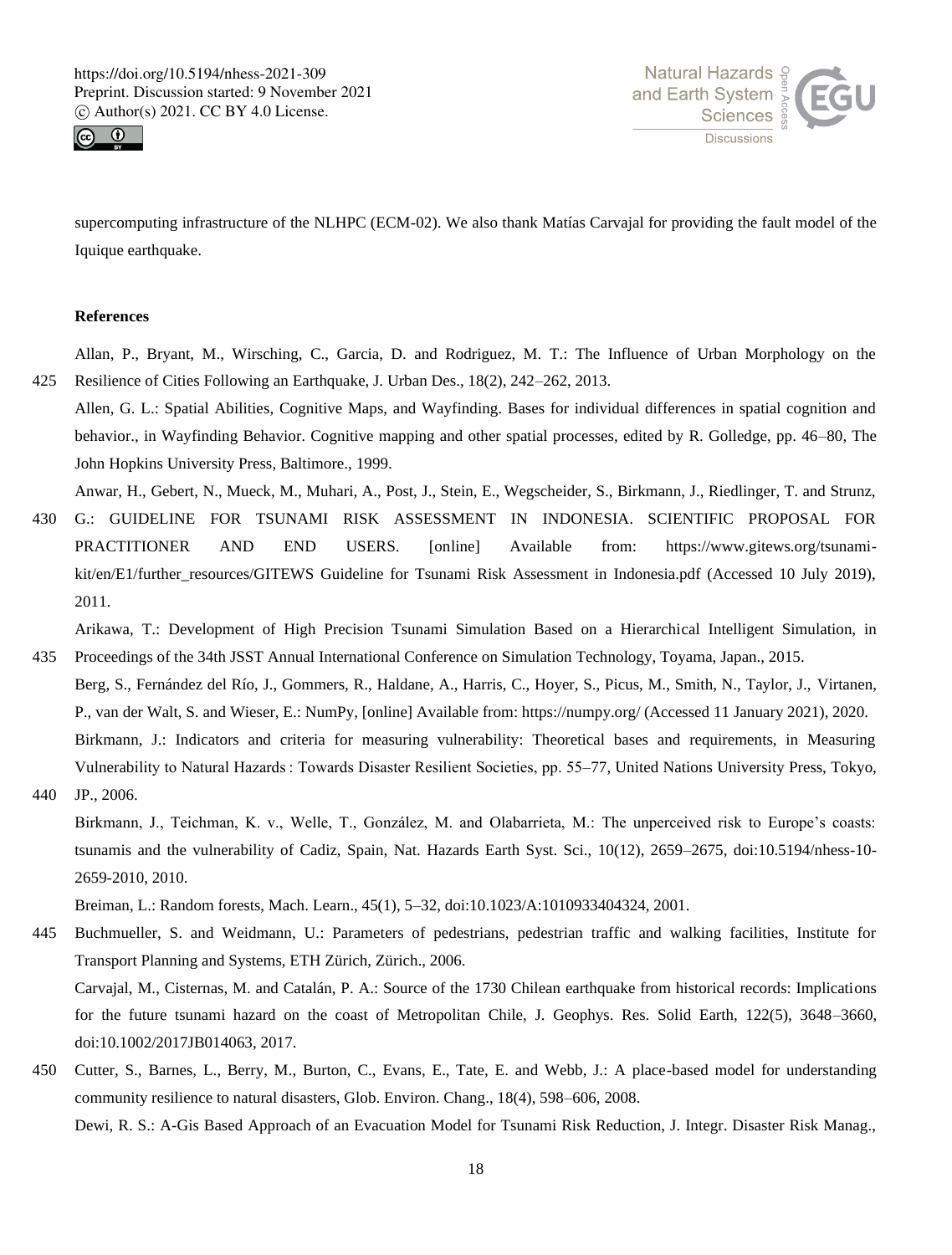



2(2), 2012.

Dill, J.: Measuring network connectivity for bicycling and walking, in 83rd Annual Meeting of the Transportation Research 455 Board, Washington, DC., 2004.

Drápela, J., Calisto, I. and Moreno, M.: Locking-derived tsunami scenarios for the most recent megathrust earthquakes in Chile: implications for tsunami hazard assessment, Nat. Hazards 2021 1071, 107(1), 35–52, doi:10.1007/S11069-021-04572- 5, 2021.

Eckert, S., Jelinek, R., Zeug, G. and Krausmann, E.: Remote sensing-based assessment of tsunami vulnerability and risk in 460 Alexandria, Egypt, Appl. Geogr., 32(2), 714–723, doi:10.1016/J.APGEOG.2011.08.003, 2012.

Fakhrurrazi, F. and Van Nes, A.: Space and Panic. The application of Space Syntax to understand the relationship between mortality rates and spatial configuration in Banda Aceh during the tsunami 2004, in Eighth International Space Syntax Symposium, Santiago., 2012.

Frazier, T. G., Thompson, C. M. and Dezzani, R. J.: A framework for the development of the SERV model: A Spatially 465 Explicit Resilience-Vulnerability model, Appl. Geogr., 51, 158–172, doi:10.1016/J.APGEOG.2014.04.004, 2014.

Fujii, Y. and Satake, K.: Slip Distribution and Seismic Moment of the 2010 and 1960 Chilean Earthquakes Inferred from Tsunami Waveforms and Coastal Geodetic Data, Pure Appl. Geophys. 2012 1709, 170(9), 1493–1509, doi:10.1007/S00024- 012-0524-2, 2012.

González-Riancho Calzada, P., Aguirre Ayerbe, I., Aniel-Quiroga Zorrilla, Í., Abad Herrero, S., González Rodríguez, E. M.,

470 Larreynaga, J., Gavidia Medina, F., Gutiérrez Gutiérrez, O. Q., Álvarez Gómez, J. A. and Medina Santamaría, R.: Tsunami evacuation modelling as a tool for risk reduction: application to the coastal area of El Salvador, Nat. Hazards Earth Syst. Sci., 13, 3249–3270, 2013.

González-Riancho, P., Aliaga, B., Hettiarachchi, S., González, M. and Medina, R.: A contribution to the selection of tsunami human vulnerability indicators: conclusions from tsunami impacts in Sri and Japan (2011), Hazards Earth Syst. Sci, 15,

475 1493–1514, doi:10.5194/nhess-15-1493-2015, 2015. Goto, Y. and Nakasu, T.: Human vulnerability index for evaluating tsunami evacuation capability of communities, J. Japan Assoc. Earthq. Eng., 18(6) [online] Available from: https://www.jstage.jst.go.jp/article/jaee/18/6/18\_6\_1/\_article/-char/ja/ (Accessed 31 August 2021), 2018.

Handy, S., Paterson, R. G. and Butler, K.: Planning for Street Connectivity: Getting from Here to There, American Planning 480 Association, Chicago., 2003.

Hillier, B.: Studying cities to learn about minds: some possible implications of space syntax for spatial cognition, Environ. Plan. B, 39(1), 12–32, 2009.

Hillier, B. and Iida, S.: Network effects and psychological effects: a theory of urban movement, 5th Int. Sp. Syntax Symp., 2005.

485 Imamura, F., Muhari, A., Mas, E., Pradono, M. H., Post, J. and Sugimoto, M.: Tsunami Disaster Mitigation by Integrating Comprehensive Countermeasures in Padang City, Indonesia, J. Disaster Res., 7(1), 48–64, 2012.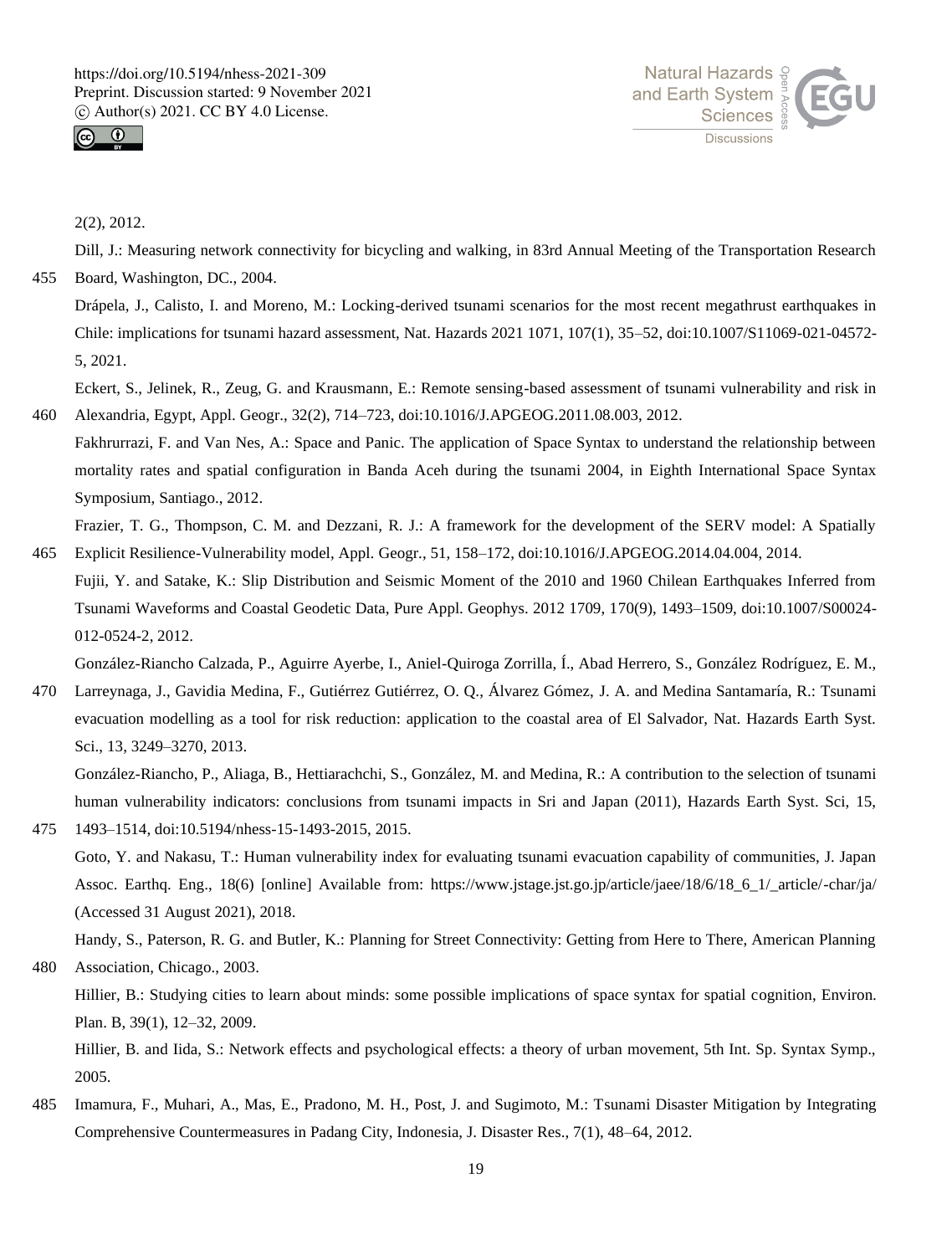



INE: Censo 2017, 2018.

INE: Porcentaje de población expuesta a inundación por tsunami, [online] Available from: https://insights.arcgis.com/#/embed/445a814f141a4b099a656a459bb7ce3d (Accessed 8 September 2021), 2021.

- 490 Kitamura, F., Inazu, D., Ikeya, T. and Okayasu, A.: An allocating method of tsunami evacuation routes and refuges for minimising expected casualties, Int. J. Disaster Risk Reduct., 45, 101519, doi:10.1016/j.ijdrr.2020.101519, 2020. Klein, E., Vigny, C., Fleitout, L., Grandin, R., Jolivet, R., Rivera, E. and Métois, M.: A comprehensive analysis of the Illapel 2015 Mw8.3earthquake from GPS and InSAR data, Earth Planet. Sci. Lett., 469, 123–133, 2017.
- Koshimura, S., Oie, T., Yanagisawa, H. and Imamura, F.: Developing Fragility Functions for Tsunami Damage Estimation 495 Using Numerical Model and Post-Tsunami Data from Banda Aceh, Indonesia, Coast. Eng. J., 51(3), 243–273, doi:10.1142/S0578563409002004, 2009.

Kubisch, S., Guth, J., Keller, S., Bull, M. T., Keller, L. and Braun, A. C.: The contribution of tsunami evacuation analysis to evacuation planning in Chile: Applying a multi-perspective research design, Int. J. Disaster Risk Reduct., 45, 101462, doi:10.1016/j.ijdrr.2019.101462, 2020.

- 500 Lagos, M. and Gutiérrez, D.: Simulación del tsunami de 1960 en un estuario del centro-sur de Chile, Rev. Geogr. Norte Gd., 33, 5–18 [online] Available from: https://www.redalyc.org/pdf/300/30003301.pdf (Accessed 8 September 2021), 2005. León, J., Mokrani, C., Catalán, P., Cienfuegos, R. and Femenías, C.: The role of built environment's physical urban form in supporting rapid tsunami evacuations: Using computer-based models and real-world data as examination tools, Front. Built Environ., 4, doi:10.3389/fbuil.2018.00089, 2019a.
- 505 León, J., Mokrani, C., Catalán, P., Cienfuegos, R. and Femenías, C.: The Role of Built Environment's Physical Urban Form in Supporting Rapid Tsunami Evacuations: Using Computer-Based Models and Real-World Data as Examination Tools, Front. Built Environ., 4, doi:10.3389/fbuil.2018.00089, 2019b.

León, J., Castro, S., Mokrani, C. and Gubler, A.: Tsunami evacuation analysis in the urban built environment: a multi-scale perspective through two modeling approaches in Viña del Mar, Chile, Coast. Eng. J., doi:10.1080/21664250.2020.1738073, 510 2020.

León, J., Vicuña, M., Ogueda, A., Guzmán, S., Gubler, A. and Mokrani, C.: From urban form analysis to metrics for enhancing tsunami evacuation: Lessons from twelve Chilean cities, Int. J. Disaster Risk Reduct., 58, 102215, doi:10.1016/j.ijdrr.2021.102215, 2021.

Løvholt, F., Setiadi, N. J., Birkmann, J., Harbitz, C. B., Bach, C., Fernando, N., Kaiser, G. and Nadim, F.: Tsunami risk

515 reduction – are we better prepared today than in 2004?, Int. J. Disaster Risk Reduct., 10, 127–142, doi:10.1016/j.ijdrr.2014.07.008, 2014. Lundberg, S. M.: SHAP (SHapley Additive exPlanations), [online] Available from: https://github.com/slundberg/shap (Accessed 11 January 2021), 2020.

Lundberg, S. M. and Lee, S.-I.: A Unified Approach to Interpreting Model Predictions, in Advances in Neural Information 520 Processing Systems 30, pp. 4765–4774, Long Beach, CA. [online] Available from: https://github.com/slundberg/shap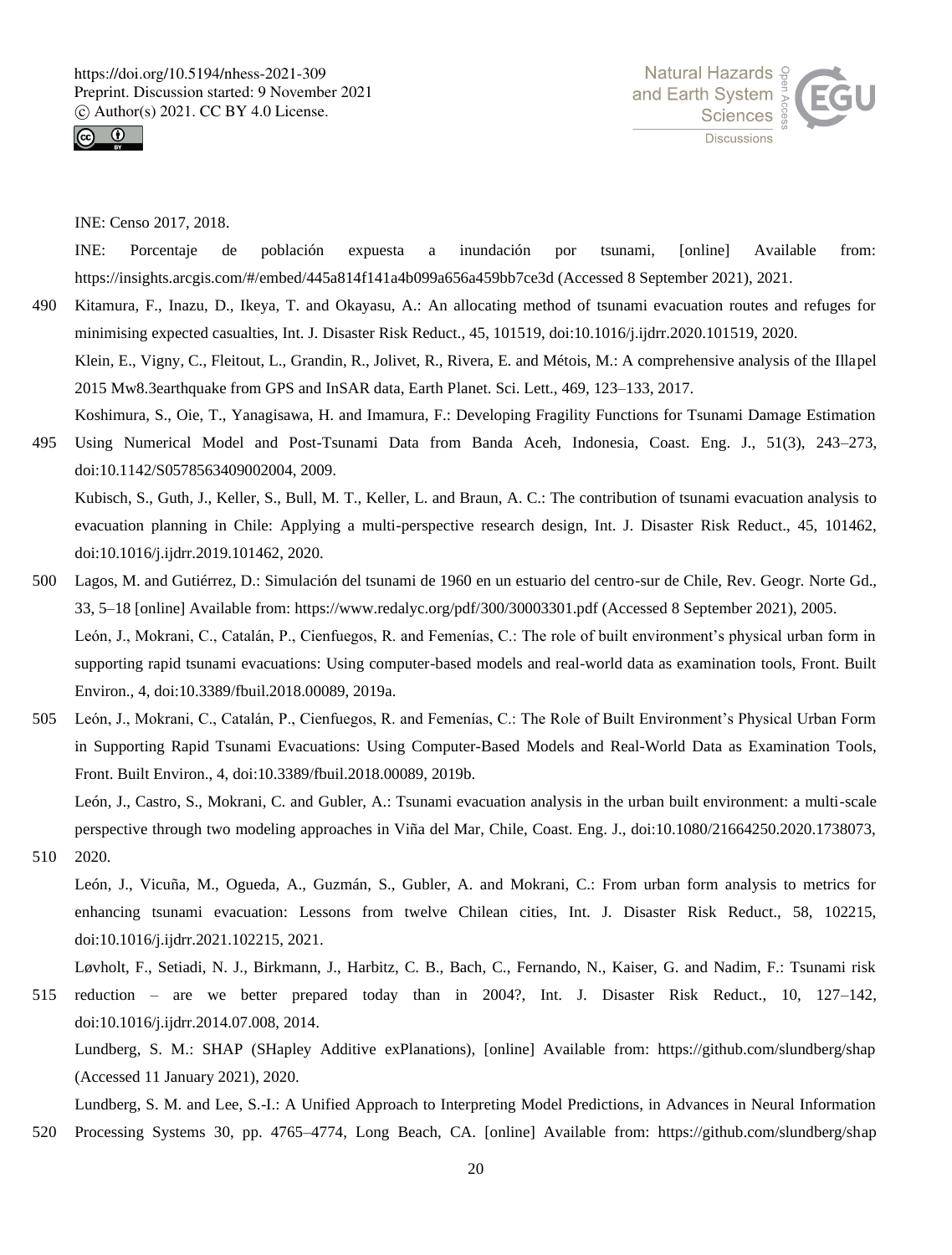



(Accessed 15 October 2020), 2017.

Makinoshima, F., Imamura, F. and Abe, Y.: Behavior from Tsunami Recorded in the Multimedia Sources at Kesennuma City in the 2011 Tohoku Tsunami and Its Simulation by Using the Evacuation Model with Pedestrian—Car Interaction, Coast. Eng. J., 58(4), 1–28, 2016.

525 Marín Maureira, V. and Karimi, K.: The everyday and the post-disaster urban systems as one thing. A configurational approach to enchance the recovery and resilience of cities affected by tsunamis, in Proceedings of the 11th Space Syntax Symposium, Lisbon., 2017.

Mas, E., Koshimura, S., Suppasri, A., Matsuoka, M., Matsuyama, M., Yoshii, T., Jimenez, C., Yamazaki, F. and Imamura, F.: Developing Tsunami fragility curves using remote sensing and survey data of the 2010 Chilean Tsunami in Dichato, Nat.

530 Hazards Earth Syst. Sci., 12(8), 2689–2697, doi:10.5194/NHESS-12-2689-2012, 2012. Mas, E., Koshimura, S., Imamura, F., Suppasri, A., Muhari, A. and Adriano, B.: Recent Advances in Agent-Based Tsunami Evacuation Simulations: Case Studies in Indonesia, Thailand, Japan and Peru, Pure Appl. Geophys., 172(12), 3409–3424, doi:10.1007/s00024-015-1105-y, 2015.

Mas, E., Paulik, R., Pakoksung, K., Adriano, B., Moya, L., Suppasri, A., Muhari, A., Khomarudin, R., Yokoya, N.,

535 Matsuoka, M. and Koshimura, S.: Characteristics of Tsunami Fragility Functions Developed Using Different Sources of Damage Data from the 2018 Sulawesi Earthquake and Tsunami, Pure Appl. Geophys. 2020 1776, 177(6), 2437–2455, doi:10.1007/S00024-020-02501-4, 2020.

McKinney, W., Van den Bossche, J., Augspurger, T., Hoyer, S., Reback, J. and Cloud, P.: pandas, [online] Available from: https://pandas.pydata.org/ (Accessed 11 January 2021), 2020.

540 Medina, M., Riquelme, S., Fuentes, M. and Campos, J.: Tsunami Modeling in the South American Subduction Zone Inferred from Seismic Coupling and Historical Seismicity, Pure Appl. Geophys. 2021, 1–25, doi:10.1007/S00024-021-02808-W, 2021.

Mohareb, N. I.: Emergency evacuation model: accessibility as a starting point, Proc. Inst. Civ. Eng. Urban Des. Planning., 164(4), 215–224, 2011.

545 Mostafizi, A., Wang, H., Cox, D., Cramer, L. A. and Dong, S.: Agent-based tsunami evacuation modeling of unplanned network disruptions for evidence-driven resource allocation and retrofitting strategies, Nat. Hazards, 88(3), 1347–1372, doi:10.1007/s11069-017-2927-y, 2017.

Mostafizi, A., Wang, H., Cox, D. and Dong, S.: An agent-based vertical evacuation model for a near-field tsunami: Choice behavior, logical shelter locations, and life safety, Int. J. Disaster Risk Reduct., 34, 467–479 [online] Available from: 550 https://www.sciencedirect.com/science/article/pii/S221242091830918X (Accessed 11 May 2020), 2019.

Mosteller, F. and Tukey, J. .: Data analysis, including statistics, in Handbook of Social Psychology, edited by G. Lindzey and E. Aronson, Addison-Wesley Pub. Co., Reading, Mass., 1968. Murakami, H., Takimoto, K. and Pomonis, A.: Tsunami Evacuation Process and Human Loss Distribution in the 2011 Great East Japan Earthquake - A Case Study of Natori City, Miyagi Prefecture, in 15 WCEE, Lisbon., 2012.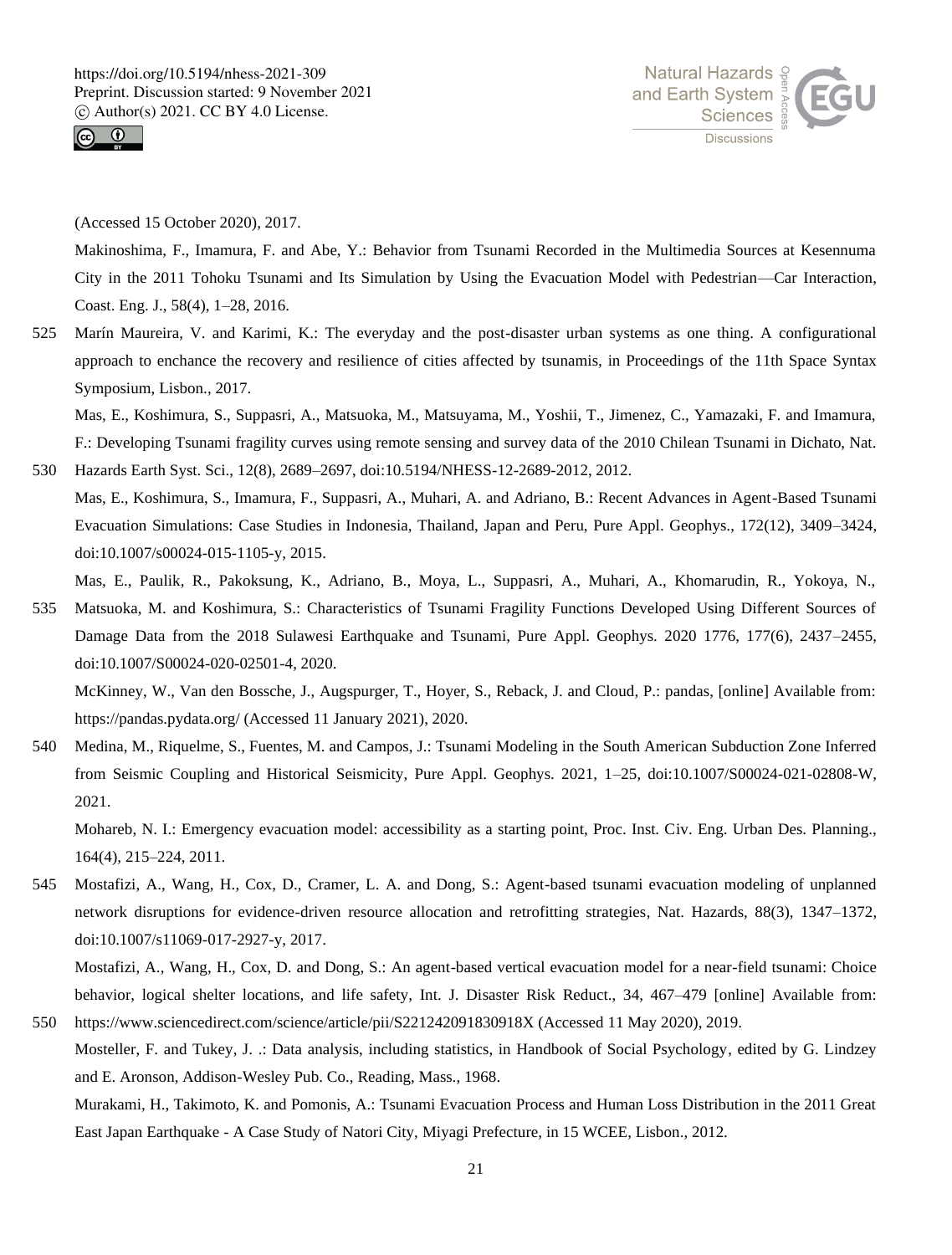

2012a.



- 555 Murray-Tuite, P. and Wolshon, B.: Evacuation transportation modeling: An overview of research, development, and practice, Transp. Res. Part C Emerg. Technol., 27, 25–45, doi:10.1016/J.TRC.2012.11.005, 2013. Nateghi, R., Bricker, J. D., Guikema, S. D. and Bessho, A.: Statistical Analysis of the Effectiveness of Seawalls and Coastal Forests in Mitigating Tsunami Impacts in Iwate and Miyagi Prefectures, PLoS One, 11(8), e0158375, doi:10.1371/JOURNAL.PONE.0158375, 2016.
- 560 ONEMI: Recomendaciones para la preparación y respuesta ante tsunamis, ONEMI, Santiago, Chile., 2014. Papazachos, B., Scordilis, E., Panagiotopoulos, D., Papazachos, C. and Karakaisis, G.: GLOBAL RELATIONS BETWEEN SEISMIC FAULT PARAMETERS AND MOMENT MAGNITUDE OF EARTHQUAKES, Bull. Geol. Soc. Greece, 36(3), 1482–1489, doi:10.12681/bgsg.16538, 2004.

Perry, R. W., Lindell, M. K. and Greene, M. R.: Evacuation Planning in Emergency Management, Lexington Books, 565 Lexington, Massachusetts., 1981.

Porta, S., Crucitti, P. and Latora, V.: The Network Analysis of Urban Streets: A Primal Approach, Environ. Plan. B Plan. Des., 33(5), 705–725, doi:10.1068/b32045, 2006.

Sasabe, M., Fujii, K. and Kasahara, S.: Road network risk analysis considering people flow under ordinary and evacuation situations, Environ. Plan. B Urban Anal. City Sci., 47(5), doi:10.1177/2399808318802940, 2020.

570 SECTRA: Encuestas de Movilidad de Centros Urbanos, , (12-01–2014) [online] Available from: http://sintia.sectra.gob.cl/, 2014.

SECTRA: Encuesta de Origen-Destino de Viajes Gran Valparaíso, Ministerio de Obras Públicas, Transportes y Telecomunicaciones, Santiago, Chile., 2016.

Sevtsuk, A., Mekonnen, M. and Kalvo, R.: Urban Network Analysis. Toolbox for ArcGIS 10 / 10.1 / 10.2, City Form Lab, 575 Singapore University of Technology & Design in collaboration with MIT, Singapore., 2013.

Sharifi, A.: Resilient urban forms: A review of literature on streets and street networks, Build. Environ., 147, 171–187, 2019. SHOA: Proyecto CITSU, , (08-06–2012) [online] Available from: http://www.shoa.cl/index.htm, 2012. Shuto, N.: Tsunamis: Their Coastal Effects and Defense Works, in Scientific Forum on the Tsunami, its Impact and

Recovery, edited by T. Tingsanchali, pp. 1–12, Asian Institute of Technology, Bangkok, Thailand., 2005. 580 Sugimoto, T., Murakami, H., Kozuki, Y. and Nishikawa, K.: A Human Damage Prediction Method for Tsunami Disasters Incorporating Evacuation Activities, Nat. Hazards, (29), 585–600, 2003. Suppasri, A., Mas, E., Charvet, I., Gunasekera, R., Imai, K., Fukutani, Y., Abe, Y. and Imamura, F.: Building damage characteristics based on surveyed data and fragility curves of the 2011 Great East Japan tsunami, Nat. Hazards, 66, 319–341,

585 Suppasri, A., Shuto, N., Imamura, F., Koshimura, S., Mas, E. and Yalciner, A. C.: Lessons learned from the 2011 Great East Japan tsunami: Performance of tsunami countermeasures, coastal buildings, and tsunami evacuation in Japan, Pure Appl. Geophys., 170(6–8), 993–1018, 2012b.

Suppasri, A., Hasegawa, N., Makinoshima, F., Imamura, F., Latcharote, P. and Day, S.: An Analysis of Fatality Ratios and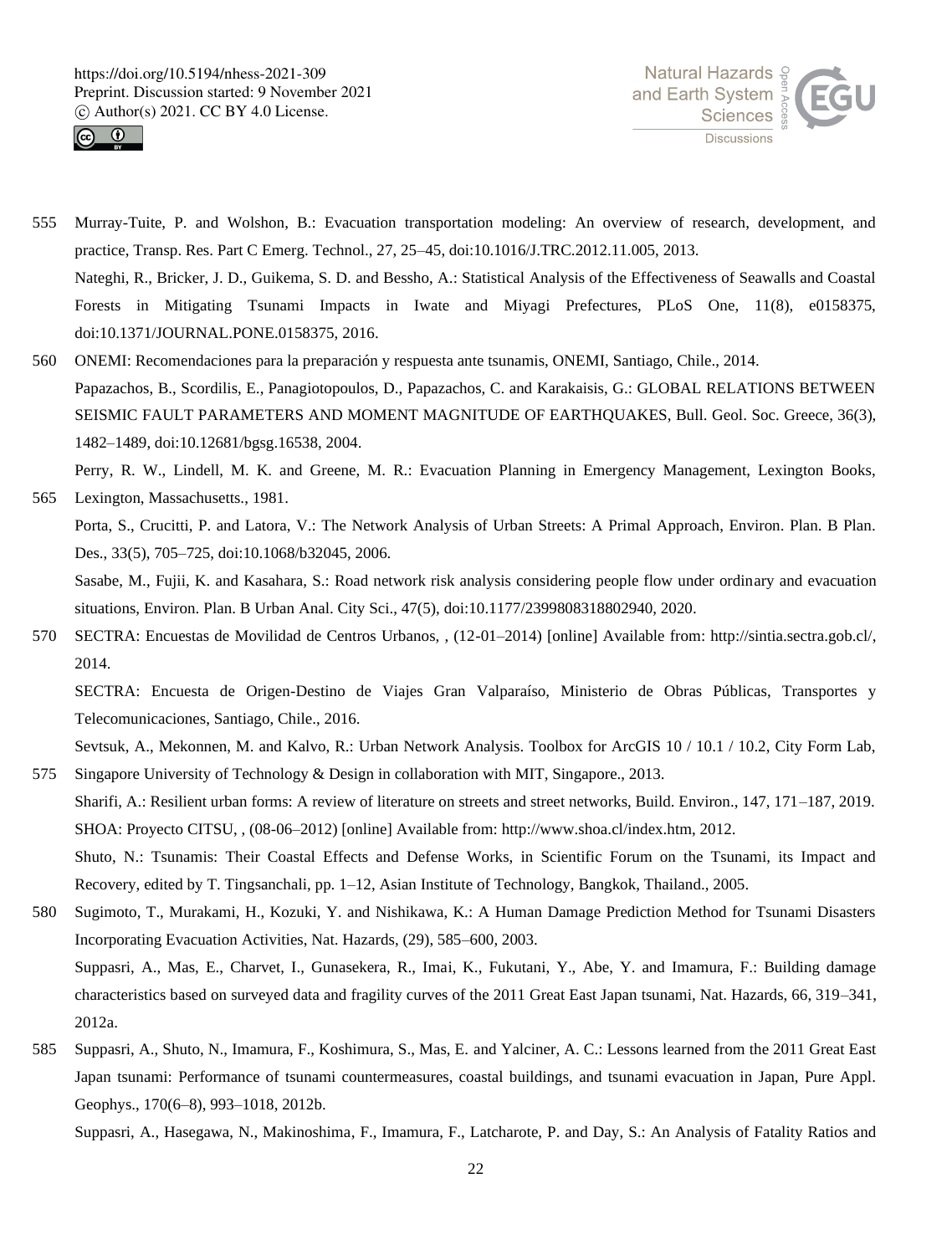



the Factors That Affected Human Fatalities in the 2011 Great East Japan Tsunami, Front. Built Environ., 2, 32, 590 doi:10.3389/fbuil.2016.00032, 2016.

Tarbotton, C., Dall'osso, F., Dominey-Howes, D. and Goff, J.: The use of empirical vulnerability functions to assess the response of buildings to tsunami impact: Comparative review and summary of best practice, Earth-Science Rev., 142, 120– 134, 2015.

Taubenböck, H., Goseberg, N., Setiadi, N., Lämmel, G., Moder, F., Oczipka, M., Klüpfel, H., Wahl, R., Schlurmann, T.,

595 Strunz, G., Birkmann, J., Nagel, K., Siegert, F., Lehmann, F., Dech, S., Gress, A. and Klein, R.: "Last-Mile" preparation for a potential disaster - Interdisciplinary approach towards tsunami early warning and an evacuation information system for the coastal city of Padang, Indonesia, Nat. Hazards Earth Syst. Sci., 9, 1509–1528, doi:http://dx.doi.org/10.5194/nhess-9-1509- 2009, 2009.

Ting, Y., Khew, J., Jarzebski, P., Dyah, F., Carlos, R. S., Gu, J., Esteban, M., Aránguiz, R. and Akiyama, T.: Assessment of

600 social perception on the contribution of hard-infrastructure for tsunami mitigation to coastal community resilience after the 2010 tsunami: Greater Concepcion area, Chile, Int. J. Disaster Risk Reduct., 13, 324–333, doi:10.1016/j.ijdrr.2015.07.013, 2015.

Tobler, W.: Three presentations on geographical analysis and modeling: Non-isotropic geographic modeling; Speculations on the geometry of geography; and Global spatial analysis, NATIONAL CENTER FOR GEOGRAPHIC INFORMATION 605 AND ANALYSIS, Santa Barbara, CA., 1993.

Tomita, T., Honda, K., Public, T. K.-T. M. of and 2006, U.: Application of storm surge and tsunami simulator in ocean and coastal areas (STOC) to tsunami analysis, pwri.go.jp [online] Available from: https://www.pwri.go.jp/eng/ujnr/joint/38/paper/38-41tomita.pdf (Accessed 9 March 2018), 2006.

Tsimopoulou, V., Jonkman, S. N., Kolen, B., Maaskant, B., Mori, N. and Yasuda, T.: A multi-layered safety perspective on 610 the tsunami disaster in Tohoku, Japan, in FLOODrisk 2012: The 2nd European Conference on FLOODrisk Management, Rotterdam, NL., 2012.

Tumini, I., Villagra-Islas, P., Herrmann-Lunecke, G. and Cl, G. H.: Evaluating reconstruction effects on urban resilience: a comparison between two Chilean tsunami-prone cities, Nat. Hazards, 85, 1363–1392, doi:10.1007/s11069-016-2630-4, 2017.

- 615 Turner, A.: From Axial to Road-Centre Lines: A New Representation for Space Syntax and a New Model of Route Choice for Transport Network Analysis, Environ. Plan. B Plan. Des., 34(3), 539–555, doi:10.1068/b32067, 2007. Turner, B. L., Kasperson, R. E., Matson, P. A., McCarthy, J. J., Corell, R. W., Christensen, L., Eckley, N., Kasperson, J. X., Luers, A. and Martello, M. L.: A framework for vulnerability analysis in sustainability science, Proc. Natl. Acad. Sci., 100(14), 8074–8079, 2003.
- 620 UNISDR: Terminology on Disaster Risk Reduction, [online] Available from: http://www.unisdr.org/files/7817\_UNISDRTerminologyEnglish.pdf, 2009.

Villagra, P. and Quintana, C.: Disaster Governance for Community Resilience in Coastal Towns: Chilean Case Studies, Int.